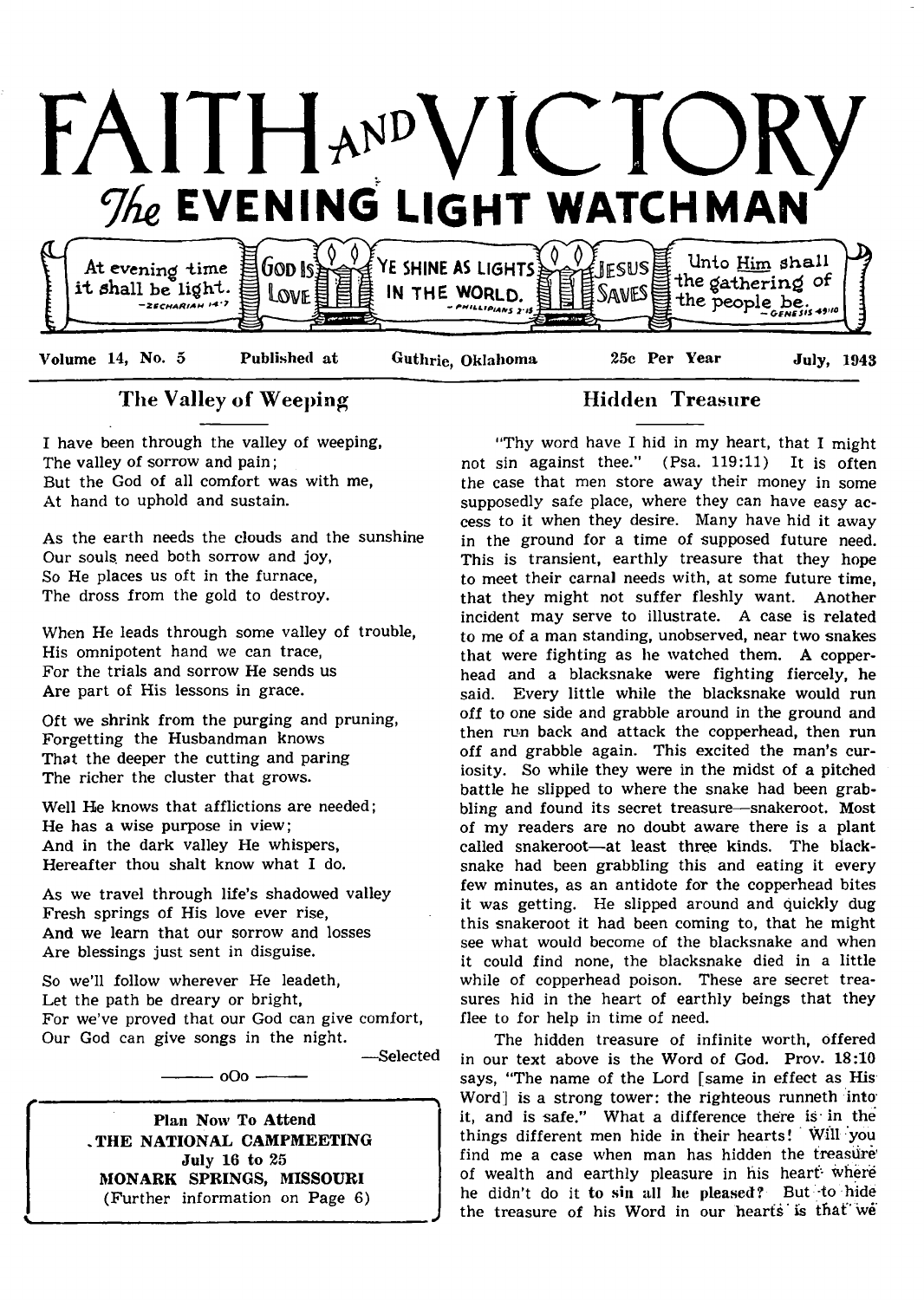might not sin. The blacksnake ran to the snakeroot that was hid away in the ground to protect it from physical death, while we can run to the Word that is hid in our heart to protect us against the inroads of spiritual death, or sin. Oh, thank the dear Lord, we can hide his precious word in our heart that the eyes of our soul, as it were, immediately look to when adverse winds blow their fitful gusts- so fiercely against us. The eyes of our soul instantly and spontaneously look in and see his Word hidden there in our heart and it makes a luminous spot all around us. Bless the name of our God.

Another precious scripture that is practically the same as that of our text, in effect, and that we can hide in our heart is found in Psa. 46:1, reading as follows: "God is our refuge and strength, a very present help in trouble." What a consoling thought this word refuge, in this text carries with it when the disgusting ways of sin and satan break in fury against our soul and we need a refuge that is invincible !

Man's mighty and boasted fortresses can be broken down till they no longer afford protection to those who have hidden there, but when we have hid God's Word in our heart and made God our refuge and strength, who can batter down his walls of salvation? Oh, my dear friend, you are going to want this refuge some day. You are going to have to have it, or lose all. And you don't know how close at hand this day is. What excuse will you then be able to give when your last opportunity is receding out of sight forever? Be as honest with your own soul as you would want me to be with you, and you will come. Come and hide his word in your heart and make him your refuge and strength and you will be safe forevermore. — J. H. Pierson.

# OTHERS

-------------0O0-------:-----

"Look not every man on his own things, but every man also on the things of others."— Philippians 2:4.

I wish to ask my readers to turn to the second chapter of Philippians, read from the first through the fourth verse so as to get the exact meaning of this subject.

When we look around us we can see that it is an evident fact that there is a spirit in the world today of looking on the things of others, but it is with a different purpose from that which Apostle Paul meant when he wrote to these Philippian brethren. I believe we will have to term it a spirit of selfishness or covetousness, a spirit of wanting things better for themselves than others have. It is sad to say this spirit has crept among the church, and captured many by its deceitfulness. Beware, my Christian friend, that it does not take possession of you.

"Watch and pray, that ye enter not into temptation." For ye are not ignorant of Satan's devices and that sin is deceitful.

You will possibly say, "I never had much of this world's goods, and I don't covet things of others." This is not what Paul is trying to get at; but he is trying to bring before your mind the fact that a Christian must not seek to please himself but see how he can do to help someone else. If every Christian person was living for others all would have their own needs supplied by others and the Gospel would go to lost souls. No one would lack in the needs of this life and would prosper in their souls. Jesus said: "Thou shalt love the Lord thy God with all thy heart, thy soul, and thy strength." If we do that we will obey His words, and they are not grievous; then we can love our neighbor as ourself.

When a person is not looking on the things of others to sec how he can help them spiritually he is living a selfish life and that kind of a life is not pleasing to God. A writer once said the "poorest and commonest form of idolatry is that of self-worship." The so-called Christian of today is wrapped up in this kind of a worship. How sad! Are you one of these?

Jesus looked around on the harvest fields and said, "The harvest truly is great, but the laborers are few." Why are there so few laborers? Because the professed Christians of today love themselves more than others. Hungry souls are perishing for the Gospel everywhere and calling for some one to come over and preach us the Gospel. It is not natural for the world to love and care for lost souls, and so the God-called men can't answer the call. Why? Because so many who profess to be Christians fall short' of this true life-giving spirit and when the time comes to do something for others, they slump back and say, "We have got all we can do to take care of our own selves, and charity begins at home;" and begin to pity themselves and tell how badly they need help, not thinking of others at all. They are not caring for the poor lost souls who are crying for some one to teach them the way to Christ. The Spirit of God withdraws Himself and they are left with a cold, selfish form of religion to rule them. Amos cries out: "Woe to them that are at ease in Zion." And we feel like saying: "God help the majority who live in Zion today" for I am afraid there are many at ease.

Study the life of Christ; we cannot see that He ever had things very comfortable and convenient. Jesus was always ministering to the needs of others. He was weary, worn and tired, and the multitude pressed upon Him. What did Jesus do? He ministered to their needs, both physical and spiritual. He was giving His life, not for Himself, but for others for you and me.

 $\frac{1}{2}$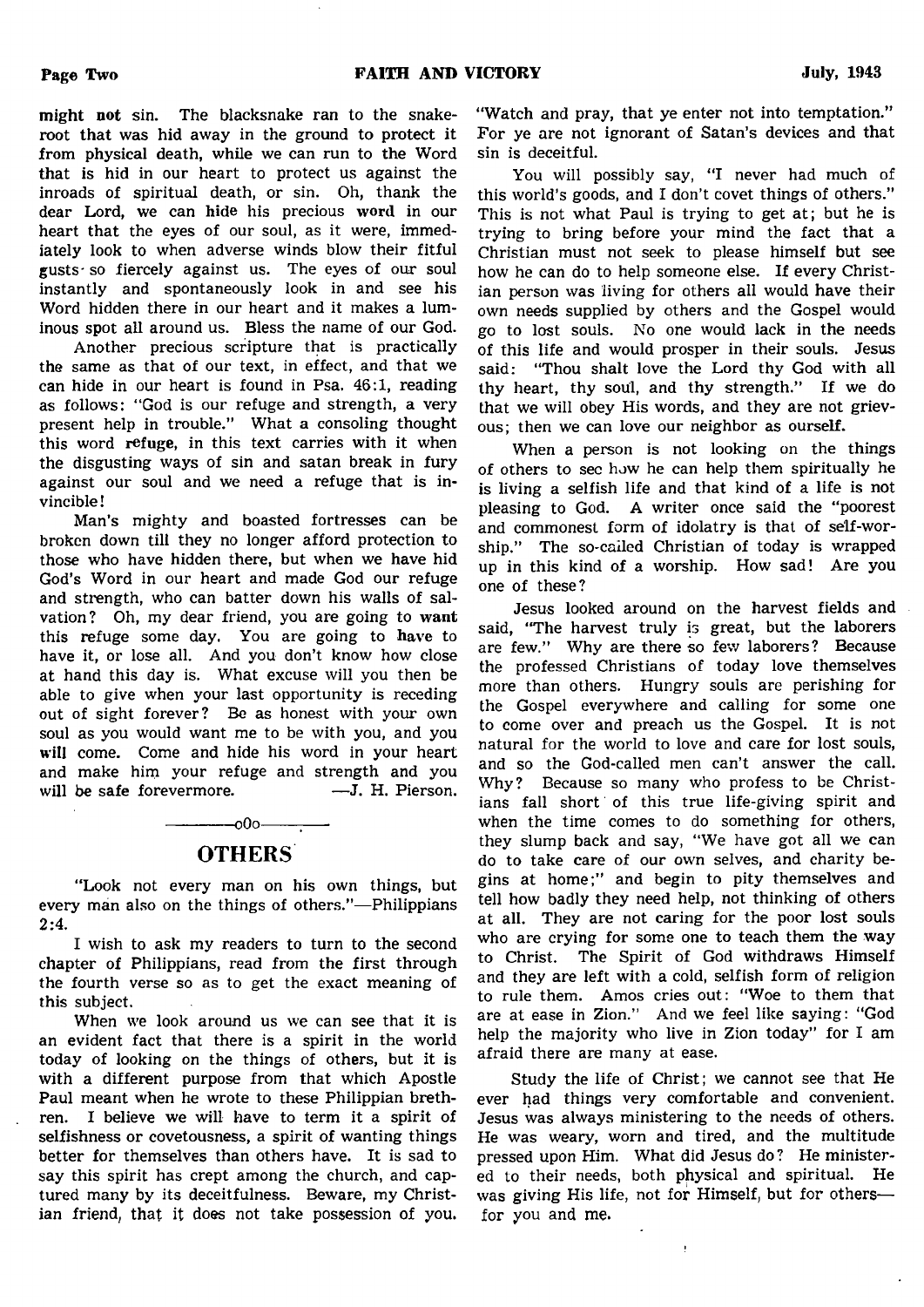Paul was another example of unselfishness that 1 love to read about. He labored day and night for the spreading of the Gospel work. He took missionary journeys in other parts of the country telling people of the great Savior who gave His life for their salvation. The majority of the church-going people don't believe in it at all. Talk about spreading the Gospel to others and it doesn't set so well, but it is all right as long as it is in their own church circle or home town.

Some will even say it is foolish to enlighten souls in spiritual darkness. My friend, these will rise in judgment and condemn you for not sending them the Light, for living for yourselves and not for others.

The spirit of unselfishness must and will exist in every true-hearted Christian today, just the same as it did in Paul's day. If you have not this spirit you are falling short of a true Christian experience.

Examine yourselves and see if you be in the faith. Gladys Weiss. ------------- 0O0-------------

# God's Counsel Rejected

When Asa became the new king of Judah, he began at once to rule his people wisely. He had noticed that the cause of all their trouble had been due to their forgetfulness of the true God, and now he was trying to turn his people's minds back to the true worship of God. He first began to tear down and destroy every idol they could find and to break in pieces the altars that had been used in worshiping strange gods, even to the tearing down of his grandmother's idol (who was queen at this time) and refused to allow her to be queen any longer because she was not a good example to set before his people even though she was an old lady. God does not even respect the old when they turn away from Him.

For ten years Asa ruled his kingdom in peace, being strengthened during this time, and his people loved him. Then God allowed a strong army of Ethiopians to come against him, but gave him great victory. God is always ready to encourage those who put their trust in Him.

After this victory, God knew Asa would be tempted to lean on his own strength, so He sent His prophet to speak to him. We have his words recorded in 2 Chron. 15:2, "The Lord is with you now, for you are trying to please him. If you will ask his help at any time, he will bless you; but if you forsake him as your fathers have done, then he will forsake you." Oh! how much this means to stand true to God and and not turn from his counsel in the very least.

Asa decided to keep true to the Lord, but sad to say he got his eyes off the Lord and depended on his own strength and his own wisdom. He undertook to go forward in his own wisdom, leaving God out; so God sent a prophet to tell Asa of his wrong, in

looking to a man for help instead of asking helpfrom God.

Some times our friends can help us (in agreement in prayer) but we must not put more confidence in them than God, which is so easy to do. We have this warning recorded in 2 Chron. 16:9 by God's prophet (or seer). "Herein thou hast done foolishly; therefore from henceforth thou shalt have wars."' Instead of Asa being thankful for the admonishment and humbling himself, the word of God says, "he was wroth with the seer and he was in a rage because of this thing."

After many wars "he was diseased in his feet, until his disease was exceedingly great: yet in this he sought not the Lord, but to the physicians." 2 Chron.  $16:12$ . What a beautiful beginning but, oh! what a sad ending; all because he left the counsel of: God and turned to man's wisdom. How easy it is to fall when we get our eyes off God. Sometimes God's counsel comes through his prophets or his ministers or even the most humble saint so in rejecting their counsel we might be rejecting God. Let us keep close to God and very humble; then we will be ready to receive counsel as well as give it.

Humble thyself and the Lord will draw near thee, Humble thyself and his presence will cheer thee He will not walk with the proud or the scornful, Humble thyself to walk with God.

Surely this is true and if we keep humble and close to God and not look to man for help we will not be likely to reject God's counsel. Please pray for me that I live according to the counsel of God.

A sister interested in souls.

 $-00$ o-

### **P R AYER REQUESTS**

**Sister Laura Powell of Richmond, Va. requests prayer for her husband who has recently accepted the Savior. He has cancer of the lung and cannot live long unless God heals him.**

**Pray for Mrs. Vohelt of Shreveport, La. who has nervous and stomach trouble.**

**Sister Ruby Davis of Poplar Bluff, Mo. is the mother of three children who need her. She has been sick for over a year, and asks your prayers that God will heal her.**

**Pray for Manford Sowder's wife of Dayton, Ohio, who is frail in body and in need of special help.**

**Sister Hardman asks prayer for hor unsaved son who was cripi-led in the army and is in the hospital that the Lord will convict him of sins so he will get saved. The boy wants prayer for himself and for some of his friends who are in the same condition.**

Pray for Wm. L. VanZandt's wife who has serious **heart trouble.**

**The saints at Choctaw, Okla. request the saints at other places to agree with them in prayer for Sister Sarah Hoffman who has a growth on her neck. Fast if the Lord** leads and pray for its removal at 11 a, m. July 4th.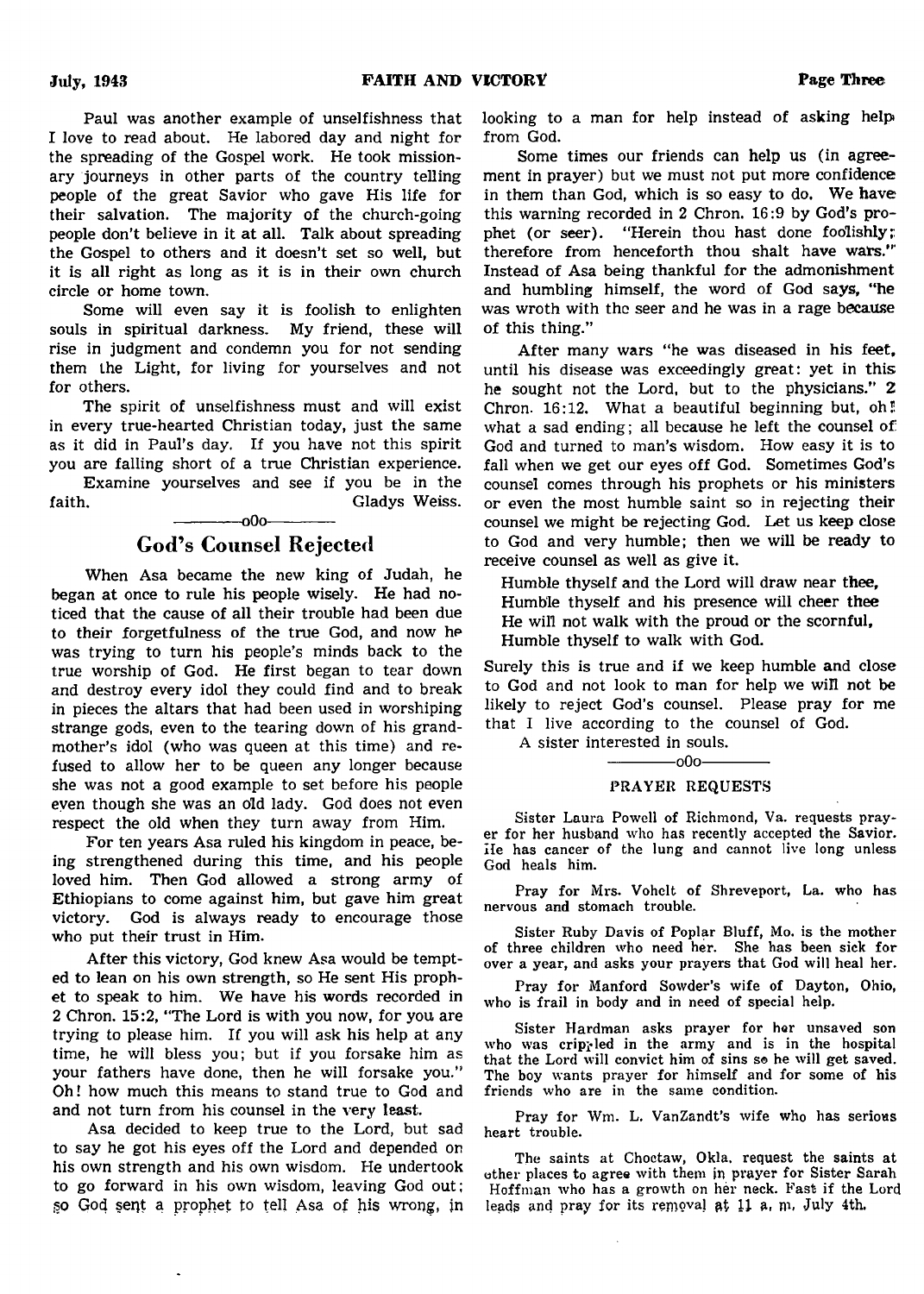# "FAITH AND VICTORY"

#### **16 PAGE HOLINESS MONTHLY**

**This non-sectarian paper is edited and published each month (except August of each year which is Camp-meeting month, and we omit this month to attend these meetings) by Fred Pruitt, assisted by Mary A. Pruitt, and other consecrated workers at FAITH PUBLISHING** HOUSE, 920 W. Mansur Ave., Guthrie, Okla.

**(Entered as second-class matter June 30, 1930 at the Post Office at Guthrie, Oklahoma under the act of March,**  $-$ **SUBSCRIPTION PRICES** 

| Twelve copies to any address, one year  2.00 |  |
|----------------------------------------------|--|

**FAITH PUBLISHING HOUSE 920 W . Mansur Ave., Guthrie, Oklahoma.**  $-000-$ 

# *Editorials*

At this writing (May 31st), wife and I are in Chicago helping in a meeting. Bro. and Sis. Key of Hammond, La. are the Evangelists and the meeting is being blessed of God. Not so many are attending but the presence of the Lord is precious and the anointing for speaking and hearing is good. Several have been at the altar of prayer and received what their, souls desired. We left the office work in care of Geneva Ray as she has been with the work for a long time and knows how the Lord wants it carried on. Dorothy Byers and Myrtle Grice will assist her and Frances Murphey, my daughter will be there at least part of the time to help along and we have it all committed to Him who has begun the work as we know he is able to give the needed wisdom and lead on and finish the work that will mean salvation to many souls. We are expecting to be back to the office by the 15th of June.

#### Later—

Wife and I arrived home from our evangelistic tour June 15th and found that the workers at the office had been very busy during our absence with the many duties of the printing work. They had the work up in nice shape and we are all encouraged in the printing of the gospel as God is greatly using the printed page to get truth to the souls of men.

The meeting at Chicago was a blessed meeting. The Lord blessed in a very precious manner, gave good liberty in proclaiming the truth of His Word, and the saints were graciously helped and encouraged. A number were at the altar for sanctification, the baptism of the Spirit, and their souls were satisfied by receiving the Comforter which is the Holy Ghost. John 14:26. Some things that had been hindering the meetings in the past were cleared up and the saints were of one heart and soul rejoicing in the Lord. We enjoyed the association and fellowship of Bro. and Sister Key, Sister Dravis, Bro. Boaman, and all the other dear saints at Chicago while there in the meeting. It was good to be there.

After the Chicago meeting we went to Elkhart, Ind. and greatly enjoyed the hospitality and fellowship of Bro. and Sister Priem for a few days. They arranged for a meeting at Benton Harbor, Mich. and we had opportunity to preach to a German congregation at that place. The Lord gave liberty and freedom and made the services heavenly and encouraging to all. Most of the congregation could understand English fairly well and enjoyed the words of truth uttered.

We also had an enjoyable visit with Bro. and Sister Baker and children at Garrett, Ind. They made us quite welcome in their home where we spent over a day, and rejoiced in the Lord for the fellowship and heavenly association while there. They are isolated saints and Bro. Baker is burdened about the need of souls in that place. He would be so glad if some saints would move in there or if God would save some in that country. May God bless them and keep them encouraged.

June 13th we were in an all day meeting at Union City, Ind. Saints came in from the surrounding country until the meeting house was practically filled. It was a very precious meeting together and God blessed the assembly. The Lord gave good liberty in preaching the gospel in the three services that day and from the testimonies of the saints it was easy to know that God's Spirit had worked and brought edification and help to many souls. The brought edification and help to many souls. afternoon meeting continued until it was so late it was needful to close in order to have time to get ready for the evening meeting. The saints of God are nearer and dearer to us than all earthly relation. We were so glad to get acquainted with some saints whom we had never met and also to have sweet fellowship with those we had met before while in the east. We shall remember all in prayer.

Bro. George Stephenson has been caring for the work there for the last nine months. He left Sunday evening on his way to Hammond, La.

While there we stopped in the home of Bro. and Sister Nottingham who are looking after the interests of the work in that place. We thank God for their hospitality and fellowship and pray God's rich blessings to rest upon them in the near future as in the past.

We shall often think of those whom we met in this trip and will breathe a prayer for each. Pray for us as we labor on for Him.

#### $0 - 0 - 0 - 0 - 0$

As usual, the Faith and Victory paper will not be printed and sent forth in August this year. This gives the office workers opportunity to attend campmeetings and give them the needed rest from the confinement of the office. We expect to send the "Bible Lessons" out to those listed for rolls. If others want them send a post card and let us know,

#### o—o—o—o—o

In the 12th Chapter of Hebrews there is much instruction for the Christian. The writer makes it very plain that we are to lay aside every weight, in other words to strip ourselves of every earthly thing that would encumber us or hinder us from being free to always do what is pleasing to the Lord. It seems that many do lay aside weights and run well for a while but as time goes on they begin to pick up weights and some times the very things they have laid aside. The enemy is very cunning and deceitful in his work of getting saints to pick up weights. Satan is looking forward to the time when the weights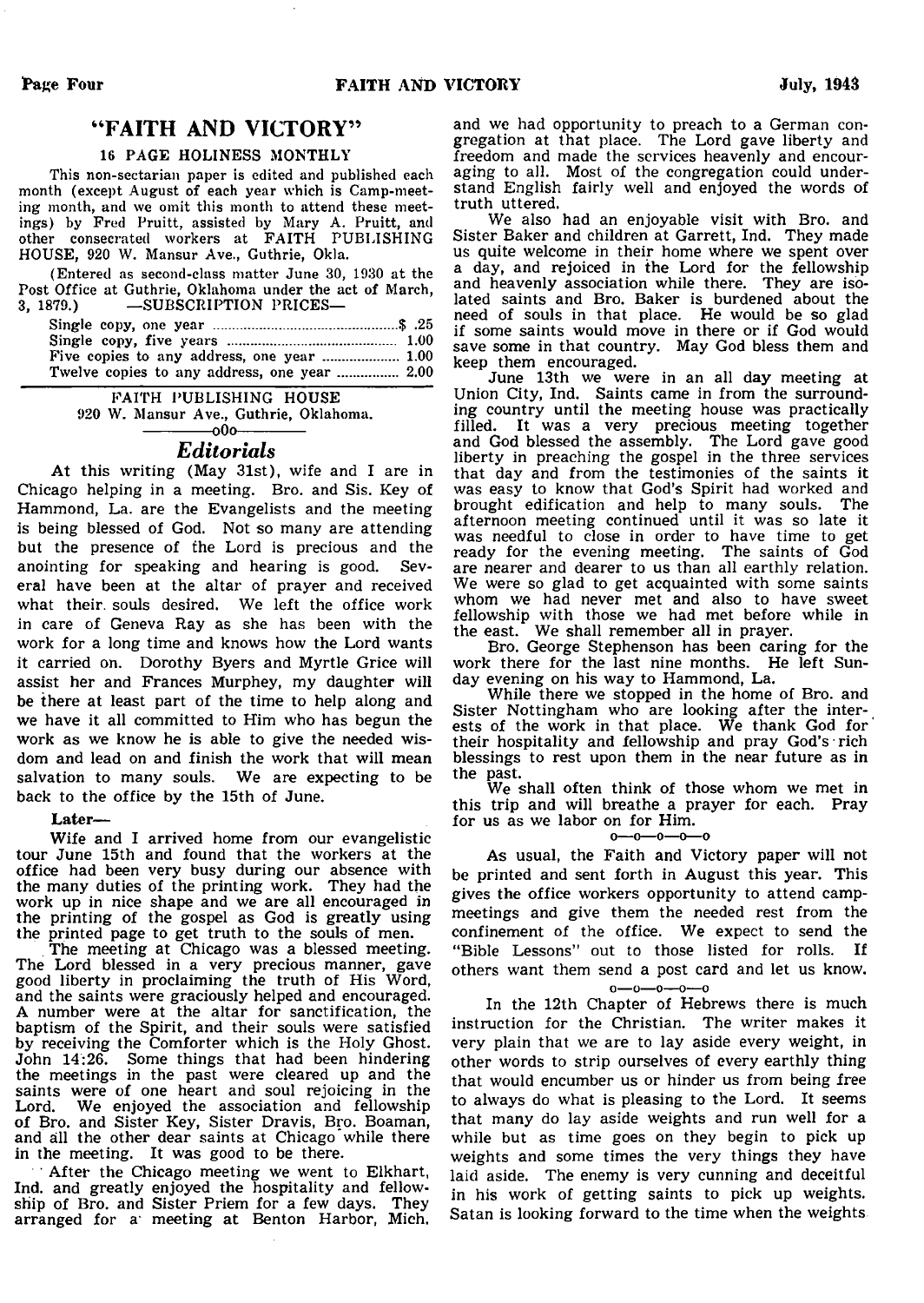will become so many and so heavy that your running will be slow and so discouraging that your faith in God will be so weakened that you will go down in defeat. Satan is against the Christ life in your soul and he cunningly works to crush it out so he can again have your heart, attention, and affections. Then you will be like the dog that has returned to his own vomit or the sow that was washed and cleaned and then returned to her wallowing in the mire. 2 Peter 2:22.

 $0-0-0-0-0$ 

If the saints of God would always take heed to the scripture found in the 10th chapter of 1 Cor. 31st verse which reads thus— "whether therefore ye eat, or drink, or whatsoever ye do, do all to the glory of God," their souls would prosper and spiritual growth would be the result. Again we read in Matt. 6:22. "If therefore thine eye be single, thy whole body shall be full of light." If you begin to give way to selfish interests regardless of whether it is glorifying to God, the Lord will lose pleasure in you. Jesus says, "Ye cannot serve God and mammon." Jesus says again in Luke 9:23, "If any man will come after me, let him deny himself, and take up his cross daily, and follow me for whosoever will save his life shall lose it [the Christ life] but whosoever will lose his life [carnal, selfish life] for my sake, the same shall save it" (the Christ life in the soul.) Satan is against the Christ life in your soul and all your ways and actions that would please the Lord. He is your adversary in serving God. Jesus Christ is against your selfish, carnal life and all your movements toward the world and selfish glory. He is an adversary to your selfish life. Both are spirits and both want your soul yielded to them; one with the object to damn and ruin you and the other for the purpose of bringing you into glory and blissful heaven. You are the one that must do the choosing and yielding to one or the other of these two powers. Your choice will determine your future state. That is why Paul said, "I have fought a good fight, I have kept the faith." He always took his stand against Satan and his selfish, bodily lusts and stood for the life of Christ in his soul. One time he said, "I keep under my body, and bring it into subjection, lest that by any means, [note the words—by any means] when I have preached to others, I myself should be a castaway."

Oh, dear saints, see that you are always doing those things that will be glorifying to God and stand with God against the self life and all the lusts of the flesh, separated from all worldly, sinful, fleshly pleasures and be an earthen vessel yielded to the pleasure and will of God. Then when time in this world is over He will choose you to dwell with Him throughout all eternity.

#### 0—0—0—0

To be sanctified wholly or baptized with the Holy Ghost means that you have been sealed with the "Holy Spirit of Promise." Eph. 1:13. Being filled with the Holy Ghost or Holy Spirit of Promise means that God has put His seal or stamp of approval upon you that you belong to him. You are now His sacred property.

It seems that many ministers teach very little on sanctification or the baptism of the Holy Ghost. They only mention it in perhaps a passing manner during some discourse and others only teach it from what they have heard others say about it. Their faith seems to be so weak concerning the receiving of the "Comforter" which Jesus says, "is the Holy Ghost" that they say little about it and of course those that hear them have no encouragement to seek for the baptism of the Holy Ghost.

Jude was greatly troubled and burdened about this condition in his day as men had crept in among the saints and were teaching no faith for receiving of the Holy Ghost. In the first verse of Jude we find him addressing his epistle especially to those that are sanctified by God the Father, and preserved in Jesus Christ, and called. He told them that he was diligent to write unto them of the common salvation and that it was needful for him to write unto them and to exhort them that they should "earnestly contend for the faith which was once delivered unto the saints." It seems to be a question with some as to when this faith was delivered to the saints and what was the advantage of the same? Personally, I am persuaded that the faith he mentions was the faith delivered to the saints on the day of Pentecost for the receiving of the Comforter which is the Holy Ghost.

Jude was burdened about the conditions existing at that time for he goes on to say that there were certain men crept in unawares and said that they were turning the grace of God into lasciviousness, (lustful emotions) and denying the only Lord God, and our Lord Jesus Christ. No doubt, they were not teaching the need of having faith to receive the Holy Ghost but worked themselves up in fleshly demonstrations, trying to make folks believe that they were spiritual but at the same time denying the Holy Ghost by having no faith and by not teaching others that they should have faith for receiving Him.

Brethren, we who are sanctified by God the Father, and preserved in Jesus Christ and called; let us heed the exhortationt of Jude and earnestly contend for others to have faith to receive the Comforter which is the Holy Ghost. St. John 14:26.

**Bro. and Sis. John Wilson, 1159 Poplar, Springfield, Mo.**

 $-000-$ **All Day Meeting**

**The saints at Springfield, Mo. announce all day meeting for July 4, 1943, at the chapel, 724 N. Kansas. Presence of ministers and saints from other congregations desired. All are welcome. Will observe New Testament ordinances. Dinner on the grounds.**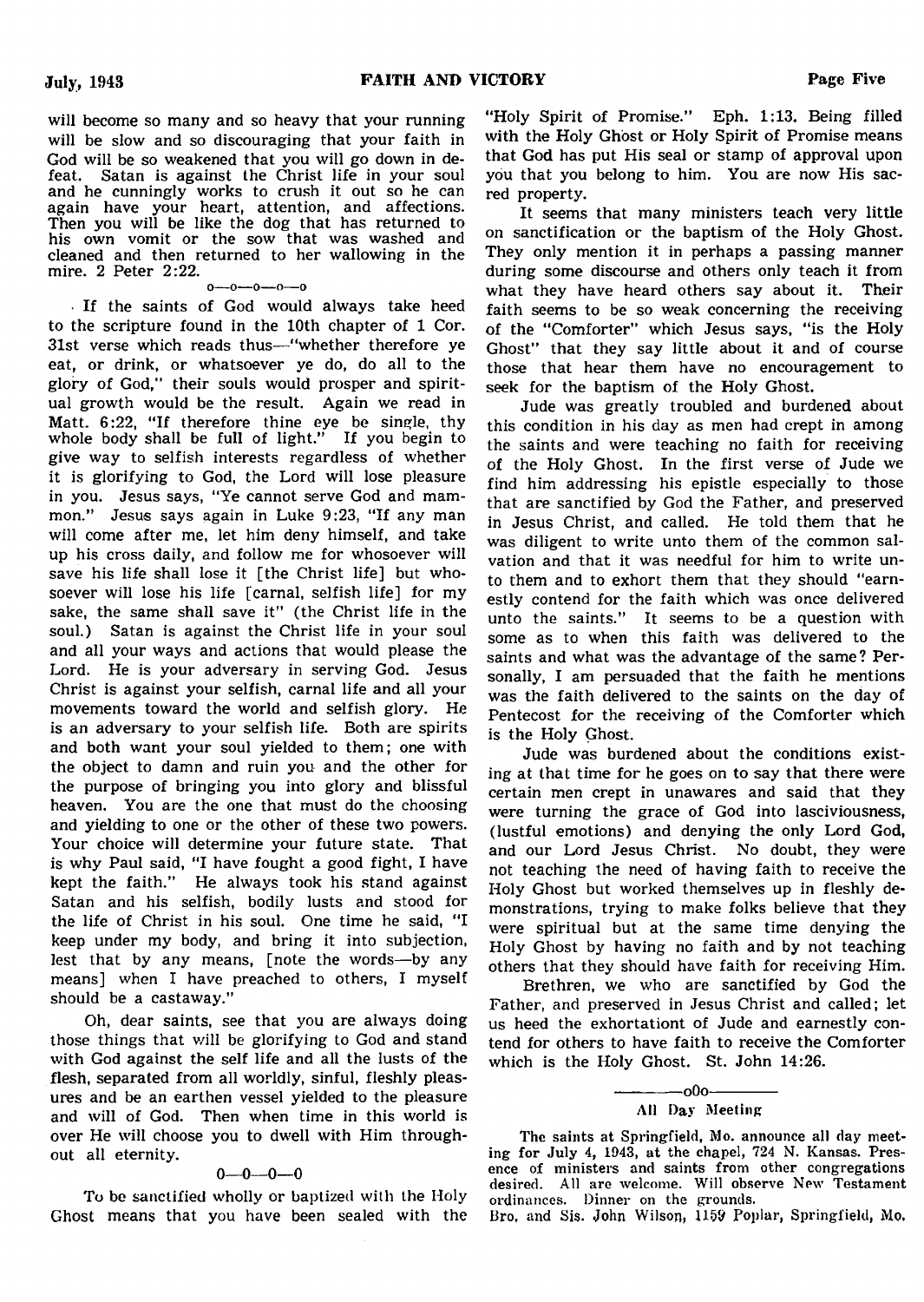# *Campmeeting Announcements*

#### Notice in Regard to Campmeetings

To the dear saints who intend to go to the campmeetings: please place orders for tents, cots, and sleeping rooms in time to be cared for, as in these times, we must have money in hand to get tents and other things with which to carry on the meetings. If you wait until you get on the camp ground, you may not have a place to sleep, as there is such a shortage of everything. Those going to the Monark meeting should send their orders with money for tents and cots direct to the address below by July 1st. Also all those coming to this meeting must bring their own quilts and bedding, as no bedding will be available on the grounds as in times past. It gets very cold there at nights, and in the past many have slept cold for lack of quilts.

Each person should bring 1 lb. of sugar, in addition to their point ration books. Any canned rationed foods will be appreciated. We expect to forward all left over foods that will not spoil to the next and closest campmeeting. Provide for yourself early. Sister Sam Barton, R. 8, Box 119, Tulsa, Oklahoma.

The National Campmeeting of the Church of God **will convene this year, if the Lord permits, on July 16 and close the 25th. It will be held on the saints' camp ground at Monark Springs, Mo., whi«h is five miles east of Neosho, Mo.**

**Bro. Sam Barton, chairman of the trustee board, has accepted the responsibility for the business management of the campmeeting which was formerly done by Bro. Strech.**

**Likely we shall encounter hardships and difficulties, but we feel that the Lord wants the meeting and will make a way. Have faith in God.**

**The meeting will be a success both spiritually and temporally if all those coming will make an " all out" effort and preparation before hand. Meals will be served at the dining hall and financed by free-will offerings and free-will contributions of fresh, dried, factory-packed, and home-canned fruits and vegetables. Bring point ration books with sufficient valid points to purchase your food for the week, or bring with you its equivalent in food products, also one pound or less of sugar. You may send your food products prepaid to Bro. J. E. Kurtz who is the caretaker on the camp ground, and whose address is R. 3, Neosho, Missouri.**

**Rooms, bedsteads, or springs will not be available to rent. Tents may be rented for \$3.00 each and cots 75 cents each. If you want a tent and cot please notify and send money for them to Bro. Sam Barton, R. 8, Box 119, Tulsa, Okla. by July 1st.**

**Those coming by bus or train will have to come to Neosho, and then take a taxicab to the camp ground at Monark Springs.**

**Each individual and congregation should have a special fund for the National campmeeting. Please send the offerings to Bro. Sam Barton or the undersigned by July 1st.**

**Come praying and willing to " endure hardness as a good soldier of Jesus Christ." — L. D. Pruitt, Secy-Treas.** 1005 W. Mansur, Guthrie, Okla.

**The Oklahoma State Campmeeting of the Church of God will be held at Guthrie, Okla., beginning July 30th and closing August 8th. The large tent will be erected in the 600th block just east of the saints' chapel on** W. Warner Ave. All lovers of the truth are invited to **attend this meeting. Those having need of salvation, healing of the body, or to be built up in God should be at this meeting.**

**As conditions are abnormal and traveling as well as food supplies are under government regulations, the saints will have to put forth more effort to get to the meeting and also bring or send fruits, meat, vegetables, and other supplies for the meeting. Bring sugar and point rationing books with you with which to buy rationed foods. This is no time to grow faint-hearted and throw up our hands, for the need of getting the gospel to men is very great. Sin and evil is over-running the country. Let us do all we can to gather the few who will forsake the world and its sinful ways. Every congregation should make up an offering for this State Campmeeting and earnestly pray that God will give us even a better meeting than the previous meetings. The saints here will do all they can to care for those coming in, but please bring your own straw ticks and bedding.**

**Send money and food donations for the meeting to** Faith Pub. House, or to Bro. G. W. Winn at 1307 W. **Mansur Ave.**

**The Southern California Campmeeting at Pasadena, Calif, is to be held at the camp ground on Mentone and Washington Ave., from August 20th to 30th. All cordially invited to attend. Ministers of God will be present to preach the whole truth, teaching the exclusive church of God with all its Bible doctrines so no one may go away without knowing the way to heaven. Access to the camp ground is easy available by street car, bus or railroad. Bring ration books.**

**Those desiring tents should write or notify in time: Bro. Erie E. Forbes, 4250 Perlita Ave., Los Angeles, Calif, or Bro. R. W . Morgan, 1302 Lincoln Ave. Pasadena, Calif., of the campmeeting committee.**

**For particulars write Mrs. P. K. Turner, 121 W . B'ellvue, Pasadena, Calif.**

**The Dover, Okla. campmeeting will begin August 27, and close Sept. 5, if the Lord wills. This will be at the chapel grounds one mile north and two and one-half miles east of Dover. The Rock Island rail road and highway 81 pass through Dover. Anyone desiring to be met at town, please notify us in time. Be sure to bring your bedding, and come praying. Bring ration books.**

**For further information write Ulysses Phillips or Henry Caldwell, Dover, Okla.**

**The Boley Campmeeting of the church of God will convene August 13th to 22nd inclusive. In these abnormal times we believe the Lord would have us to have a campmeeting. This will be largely a campmeeting of faith. Looking to God to supply the needs for the meeting, we invite all to come. Be sure to bring your ration book and your point book and food of every kind as much as you can. Also bring your bedding, such as quilts, sheets, pillows, and ticks. Straw will be furnished. Please do not fail in this. Conditions aren't so favorable here at this time, yet we are looking to Father for a glorious** meeting and much edifying to the church. We earnestly **desire your sincere prayers. For further information, write M. J. Phillips, Box 294, Boley, Oklahoma.**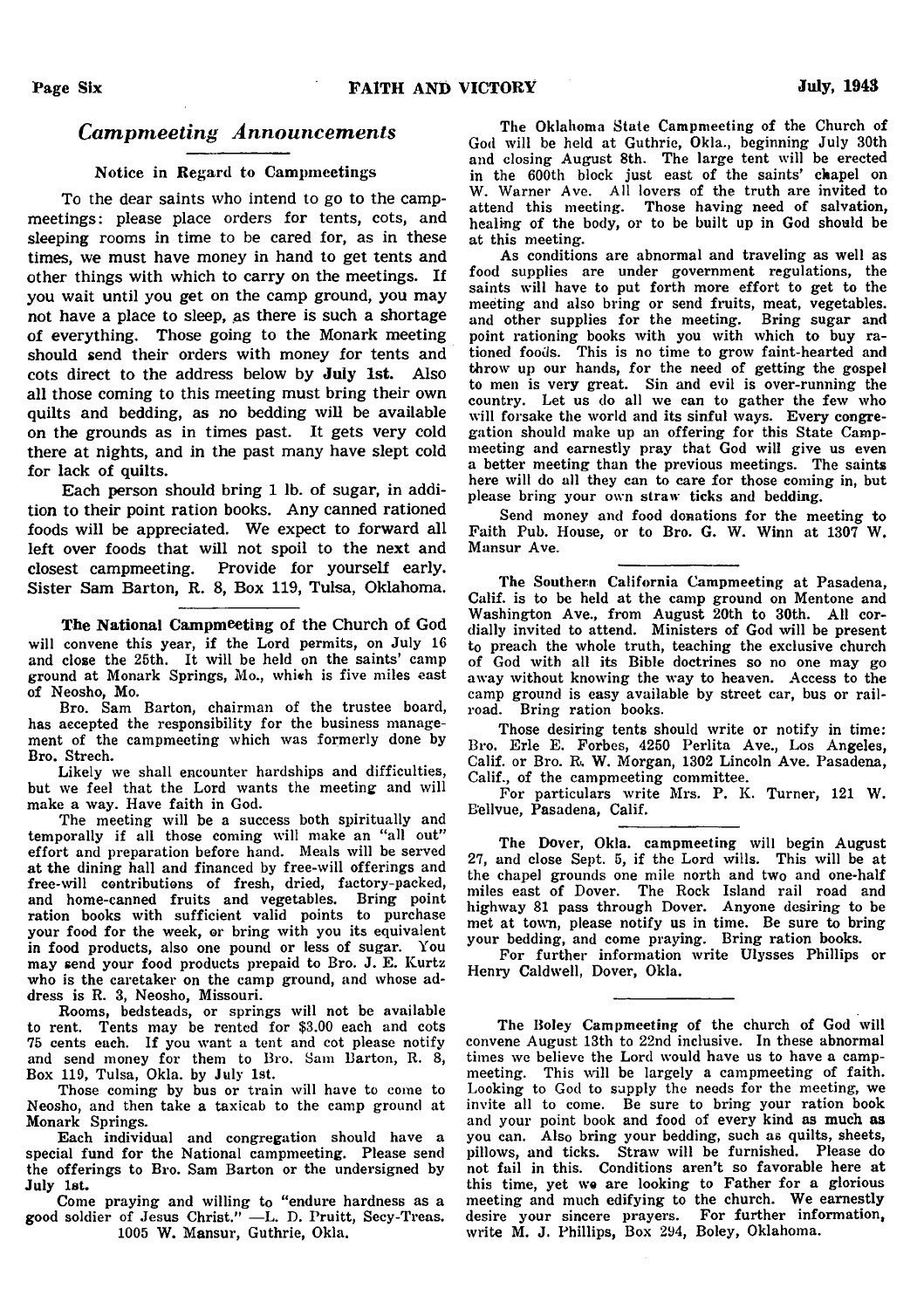#### **Campmeeting in New Field**

**Lord willing, a church of God campmeeting will be held** 2 1/2 **miles west of Nishnabotna, Mo, beginning Aug. 13th, continuing through Aug. 22. Those coming by rail road come on the Burlington Route. Those coming from the south (in car) travel highway 275 to Craig, Mo. then take highway 111 to Nishnabotna, Mo. This will be the first camp-meeting here and we need all the saints' prayers and cooperation.**

**All who love the Lord and his people are welcome to come and those who have a desire for spiritual or physical help. This will be run on the free will offering plan. Please bring your sugar and point ration books, also straw ticks, bed linen, and towels and songbooks. Straw furnished. Arrangements will be made for sleeping quarters. For further information write Egbert Allen, Langdon, Mo., residing minister.**

#### $-000-$ **Series of Meetings**

**The Saints of God will have a series of meetings at Sis. Emma Busch's place 2 i/2 miles southwest of Stay ton, Ore., from July 23 to Aug 2, Lord willing. We are earnestly praying for ministers to come and help us. Others welcome. For information write to Sis. Emma Busch R. 2, Scio, Ore.**

# ------- 0 0 0--------- Correspondence

**Eugene, Ore.— Dear ones in Him. Thanks be to God this day and forever more for this great healing and keeping power. I have been touched by divine power. I had a cold in the lungs and learned later that this was pleurisy. That is very painful. The Lord touched my body and I am every whit whole.**

**Truly, there is nothing in this world compared to sal**vation of the soul.

o—0—o—o— o—o—o

**Orland, Calif.— Dear Bro. and Sister Pruitt, Greetings in Jesus dear name. I feel like the Lord wants me to write the experience I have gone through. I had a goiter on my neck and had the mumps and it left me in such a shape I could hardly get a good breath. As we seem so alone out here, my faith was weak and I went to a doctor. I got in such a shape, I went in the bed room and said, " Lord, if you will heal my neck, I will never take a dose of medicine as long as I live," and I meant it. I got relief. Sister Daniels came out and prayed for** me. We sent a telegram to Bro. Harmon and letters **to different places. The Lord has wonderfully touched my neck and I can breathe so much better. The symptoms come back at times but I know it must be a test. I know the Lord can make a complete cure of it. I want everyone that knows God to pray for my complete healing. I have surely had a lesson this time and I don't ever intend to take medicine again.**

Pray for the Lord to send us a minister. We need **some one for a teacher as we have no one to hold us a** meeting. We want to hear the truth preached very much. **I am so glad we have some one who hears and answers the prayers of His people. I told the Lord if He would heal me, I would write my testimony. Dear ones, don't fail to trust God for he is the only one to trust. Pray for me and my family. Your sister for the whole truth, — Ada Leach**

#### 0— o— o—o— o— 0— 0

**Carrabelle, Fla.— Dear Saints, Greetings to all in Jesus' name. I have been wanting to write my testimony for a long time. Jesus has been so good to me, I know**

**I shall never be able to tell it, but how I do praise Him for keeping me and for healing my body of ringworms. He has healed my body so many times. I trust him with soul and body and I believe with all my heart He will do just what he said he would do. I always go to him in times of sickness, trials, and temptations, and He comes to my rescue. Pray for me that I will ever be true.**

We have been having some good meetings here in **Carrabelle. The Lord has surely been working on the hearts of people and their eyes are being opened to the right way. Oh, how 1 do praise God for his ministry. Pray that the Lord will heal my body of hot spells.**

**Yours in Christ, Mrs. Dane Thompson**

#### o—o— o—o—o—o

Lyons, Ore.— Dear Bro. Pruitt and Co-workers, Greetings in Jesus' dear name. We just returned from Uncle Grant's place in Washington where we had a week's meeting. Not many came out but God blessed us any way and we feel that it was not in vain. The saints here are advancing, and now and then a soul is being added, so pray for us.

We do not know as yet where God wants us this summer; sure would like to be at your camp meeting but we want his will and leadings. We want to stand at attention all the time ready to move at his command. We know the fight is on and that our Captain is calling on the blood-washed army to speed on and make war. We are sure that there can be but one outcome; that all the powers of Satan and darkness will have to give unconditional surrender and immediately go into eternal destruction. We know what we are fighting for and what the outcome will be. We have one to go before us; His vesture is dipped in the blood, His eyes are all aflame, and He is sending us forth conquering and to conquer. All the ungodly things we meet He will destroy with the word of His mouth and the brightness of His coming.

Pray for us. We remember you one and all daily. Your Brother, saved by His great love and mercy, Sam Wilson

 $0 \rightarrow 0 \rightarrow 0 \rightarrow 0 \rightarrow 0 \rightarrow 0$ 

Stoutland, Mo.—Dear Brothers and Sisters and unsaved friends, I just feel like testifying tonight for my dear Savior. I feel His great peace and joy in my heart. I am so glad I ever came to him. He has taken away my sin and sorrow and has given me a peace and joy far better than any pleasure of earth can give. And now in every sorrow and every trouble I have Him to go to and He carries them all for me. Dear ones, nothing is too hard for the Lord. Jeremiah 32:17. Only a few months ago he helped me so wonderfully and he carried me through a great trouble and sorrow too great for my earthly friends to help me through, although some did comfort and help what they could. It was too great for anyone save Jesus. As the song says; "Other friends may bless and comfort, speak a kind and cheering word but the balm to heal the heart ache, only Jesus can afford." Oh, how true are these words. Jesus knows, He cares and understands when others do not'and even though no earthly friend would seem to care or know. When there is no one to share our sorrows, He is always near and He is the all sufficient physician for soul and body. Do not fear dear troubled ones, bring all your sin, sorrows, and cares and bur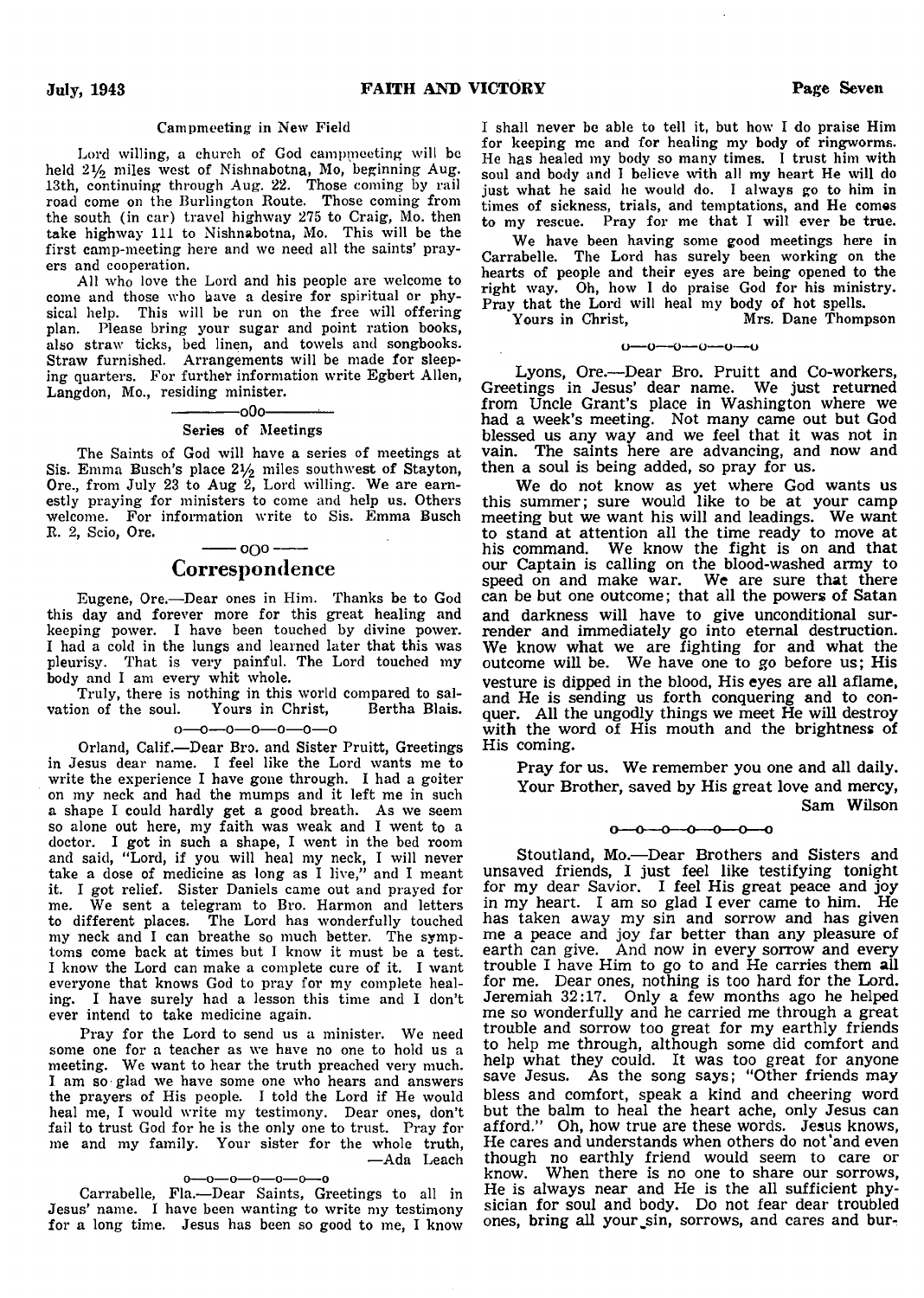dens to Jesus. He is the great burden bearer. . He came to heal the broken heart and has borne our griefs and carried our sorrows. Isa. 53:4.

May God bless every dear unsaved soul is my prayer. Dear ones, come to Jesus and forsake all sin, call upon Him; He can help and deliver you. Dear Brothers and Sisters, let us pray earnestly for the dear soldiers and for every sad and troubled soul. Let us never get too busy to pray. Let us remember what God has done for us and pray for those who do not enjoy this great peace. Pray for me dear ones. May God bless each reader is my prayer.

A Sister in Christ, — Becky Brown

#### -0-0-0-0  $0-0-$

**Goshen, Ala.— Dear Bro. and Sister Pruitt, Pm sending in my request for prayer for my body and also my baby's body. I received the tracts and paper and praise God, I'm saved. I had been under conviction for some time but thank the Lord, I've done something about it now. Many thanks for the teaching of God that's mailed through the mail. Your sister in Christ, Mrs. Nina Devine**

**Later— I am glad to say that the Lord has healed us both! Praise His wonderful name for ever, for He means so much to me. I love him with all my heart. He means so much to my family. Please pray for my unsaved husband. Mrs. Nina Devine**

#### $0 - 0 - 0 - 0 - 0$

**Allegan, Mich.— Dear E'ro. Pruitt: In the sweet and** lovely name of Jesus we send you greetings. We are stil! **happy in Him and trust him for all our needs, and He-has** never failed us yet. We cannot thank and praise Him **enough. I always enjoy reading the Faith and Victory with its wonderful messages and testimonies.**

**I recently had an experience that did me much good. Over a year and a half ago I ordered around three thous- . and tracts from you and we went from house to house until we had left the tract " Art Thou Prepared for Eternity" in every home. We saw no results from our labors until June 1, 1943.**

**When walking down the street, I met an elderly lady and a young man. We exchanged greetings, then they stopped and looked at me. They asked if I was one who went around giving out tracts about two years ago. I told them that I was and asked if they enjoyed reading them. They said that at first they laid the two tracts away and didn't read them until spring when they were cleaning house and came across them. The young man read them and got saved then wanted his mother to read them. When she did she realized she was lost and in need of a Saviour even though she had always lived a good life. She got saved. They tried to find the ones who gave them the tracts but could not find anyone who** knew anything about us. It is wonderful the way the **Lord worked it out. We had a real good time in the Lord right on the street.**

**One soul is worth more than all the world. I believe you will meet many who read your tracts and got saved when we get to heaven; also, many who read them and will be lost for eternity, but their blood will not be required at your hands.**

Your brother in Christ, Gerrit Joostberns.

 $\epsilon$ 

o—o—o—o—o—o

**Greenville, Ohio,— Dear Brother in Christ, I thought I would write you a few lines. I feel good in my soul. B'rother Turner was down with the dropsy. We could not get victory over it. They came home and told us that .Brother** Turner **was growing worse.** We **thought that**

**he was going to die; his body was all swollen. I went** over and prayed the prayer of faith and the Lord took all **the swelling out and it became normal.**

**If the Lord is willing, I will be out to campmeeting. I have many other cases to give in and I want my testimony to go all over the world. He has never failed me in my thirty years of service. Once I was in the hospital and the good Lord healed me and it caused an infidel to get saved. I am glad the good Lord sent me out in the work. I will be 89 years old my next birthday and have walked 15,000 miles in the last thirty years. I surely en-**

**joyed myself every step of the way.**<br>Your brother in Christ, **\*** — Warren Robinson Your brother in Christ,  $\cdot$ -------------oGo-------------

# Gossip

Gossip is one of the cardinal sins. It is not a single act, like murder, which stops one life and falls back to punish the offender; it is the breath of the Devil, soiling every ear it touches. It is the most deadly of poisons. It blights many lives; it smites the innocent with the guilty.

Recently, a mother, estranged from her family, ended her life because gossip— groundless, vicious gossip— had cut her off from those who were dearest in all the world to her.

Those who murdered first the happiness of a woman, and then the life, went scot free. No punishment in this world, unless they have consciences, can touch them. But we believe that when the final judgment comes, those who spread the gossip which killed good name and happiness—and life— will meet the same punishment as that visited upon the sons of Cain.

A minister in Baltimore, told this story, which is an Italian legend:

In the old days, a peasant confessed to a priest that he had slandered an innocent man. The priest said to him, "For your penance do this now: Take a bag of chicken down. Go to every yard in the town and drop one bit of down into each garden. Do not miss one yard. When you have finished, return to me."

The sinner believed his punishment was light. With his bag of down he made the circuit of the village and carefully dropped one soft feather into each garden. Then he reported to the priest, saying: "I have done my penance."

"No, my son," replied the old abbe. "You will not have done your penance until you take the bag, go again on your rounds, collect every feather you have dropped, and bring it here to me."

The gossip protested that it would be impossible: he could not find the bits of down in a lifetime; many of them had blown far away.

"So it is with gossip," replied the old priest. "It is easily dropped. But never again, no matter how hard you try, can you gather back the words you have thoughtlessly scattered,"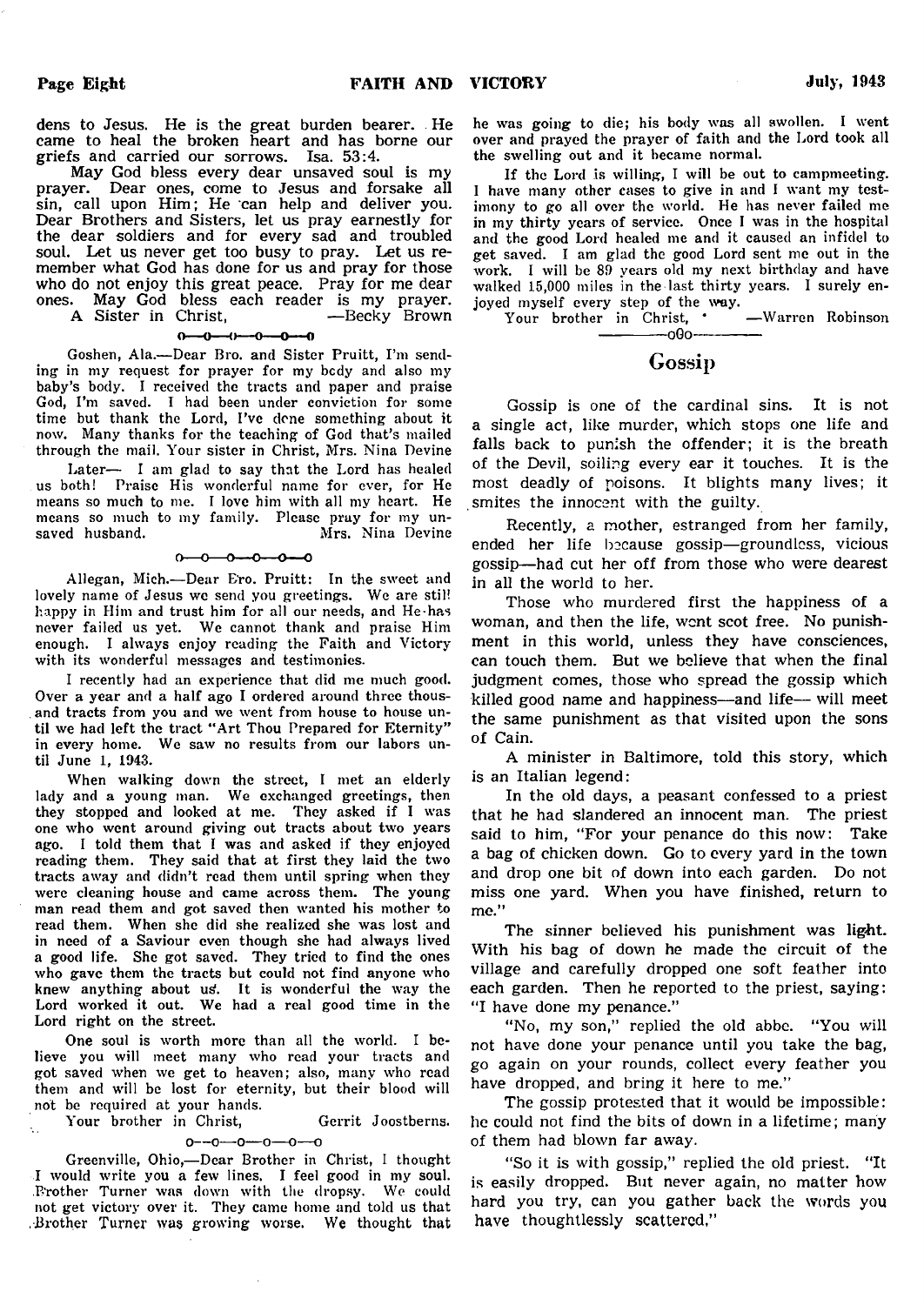# **Young People's Section**

# Lonely Soul

Oh, lonely soul on earthly pinion flying, Where wilt thou go when strength is spent and worn? Where wilt thou go when death o'ertakes thee And finds thee homeless, lost, and forlorn?

Oh, lonely soul, for thee my heart is tender, It grieves me sadly thus to see thy plight, For, I, like thee was a wanderer lonely And 'round me the bitter sins of life.

Come then to Jesus your lonely heart to gladden And He will guard thee safely till this life is o'er When comes the Savior with all His splendor Then shalt thou go and be with Him once more.

**— Myrtle Grice**

# -------------0O0------------- *Editorials*

The various campmeetings will soon be in progress, and we are praying and believing that the abundant grace and spiritual blessings from heaven will be experienced in each one. Though temporal supplies are limited and therefore rationed, yet God's grace may be had in unlimited quantities. It is your privilege to "come boldly to the throne of grace." Our God is the Saviour, Sanctifier, and Healer of His people. Put in your application for whatever you need in these meetings.

In order to attend the campmeetings this year it will no doubt require greater sacrifice and effort than in the past. This will tend to reduce the attendance to those who really desire soul food, and the promise is that those who "hunger and thirst after righteousness shall be filled." The food on the dining tables may be shorter than usual but Father's table will be bountifully supplied.

The Hebrew writer exhorts us: " Not forsaking the assemblying of ourselves together, as the manner of some is; but exhorting one another, and so much the more, as ye see the day approaching." Heb. 10:25. There should be an increase in the assembling of the saints together as we approach the day of the Lord. "The manner of some" would be to cancel the meetings and say it is impossible to hold them in these war times. But our God is one who is able to alter and change circumstances and conditions for those who have faith and confidence in Him. No doubt Jesus would say to many today, "O ye of little faith."

"Lift up your eyes and look on the fields." We fear lest many have lost or are losing the vision and burden for the spread of the gospel. Their eyes are

focused on the conditions about their feet—concerned only with their petty affairs. Let us awake, look out upon the broad fields and lift up a standard for the people.

#### o—O—O—0—0—0

As the young saints assemble in their own meetings in these campmeetings, let us earnestly and continually bring to the throne of grace the young men (especially the Lord's men) who have been called to government service and to work in the Civilian Public Service camps. Some are in distant lands and going through hardships. These and others in other places would surely appreciate the privilege to be in the meetings, but are unable to attend. Many of these we know and have been knit together in the bonds of love and fellowship. Let us pray the availing prayers that will reach them in the hour of need.  $0 - 0 - 0 - 0 - 0$ 

We are reminded again that this paper will not be published for the month of August. This is in order that the office workers will have some time to attend meetings away from the office. Until the September issue we say, God be with you, and "exhort you that ye should earnestly contend for the faith that was once delivered unto the saints."

 $\frac{1}{2}$  o  $\frac{1}{2}$  o  $\frac{1}{2}$   $\frac{1}{2}$   $\frac{1}{2}$   $\frac{1}{2}$   $\frac{1}{2}$   $\frac{1}{2}$   $\frac{1}{2}$   $\frac{1}{2}$   $\frac{1}{2}$   $\frac{1}{2}$   $\frac{1}{2}$   $\frac{1}{2}$   $\frac{1}{2}$   $\frac{1}{2}$   $\frac{1}{2}$   $\frac{1}{2}$   $\frac{1}{2}$   $\frac{1}{2}$   $\frac{1}{2}$   $\frac{1}{2$ 

Armuchee, Ga.-Dear Beloved in Christ, I just feel **like writing you to thank you for those books. What a blessing they have been to me although I have only been reading in one. And your " Faith and Victory" paper we have been getting has surely been a help to me. T have been praying and asking God to help me to live just like the book says. Pray that I will, too. That is the only way we can get the blessing, is by doing God's will. Pm trying to live that way, although things go wrong. I believe God is helping me on that. I'm getting to where I can overcome things better. Satan tries to get things to go wrong for me, but I just pray that away. God surely has helped me. He has been a wonderful Savior to me and I have to start doing more for him.**

**I thank you all for your traets you sent me. I sure do want to work for Jesus. I surely would like to be out there in your work, but I reckon I'll have to work at home for him. I would surely like to be in a good old revival meeting. My soul is geeting hunrry for one. Pray that if its the Lord's will lie will provide a way for me to get in one. May God bless you in your praying and meetings. In Jesus' name, — Pauline Williams**  $0 - 0 - 0 - 0 - 0 - 0$ 

**Faith Pub. House.— Dear Saints of God, It is with encouragement in my soul that I greet you this morning. I am glad that I can say I am saved and sanctified and walking in the highway of the King. It fills my heart with glory to think of this way of holiness built by ou'' King where the redeemed of the Lord walk. It is far above this world and nothing worldly nor unclean shall be found there. By His help I mean to see the end of this highway which is in heaven. — Dorothy Byers**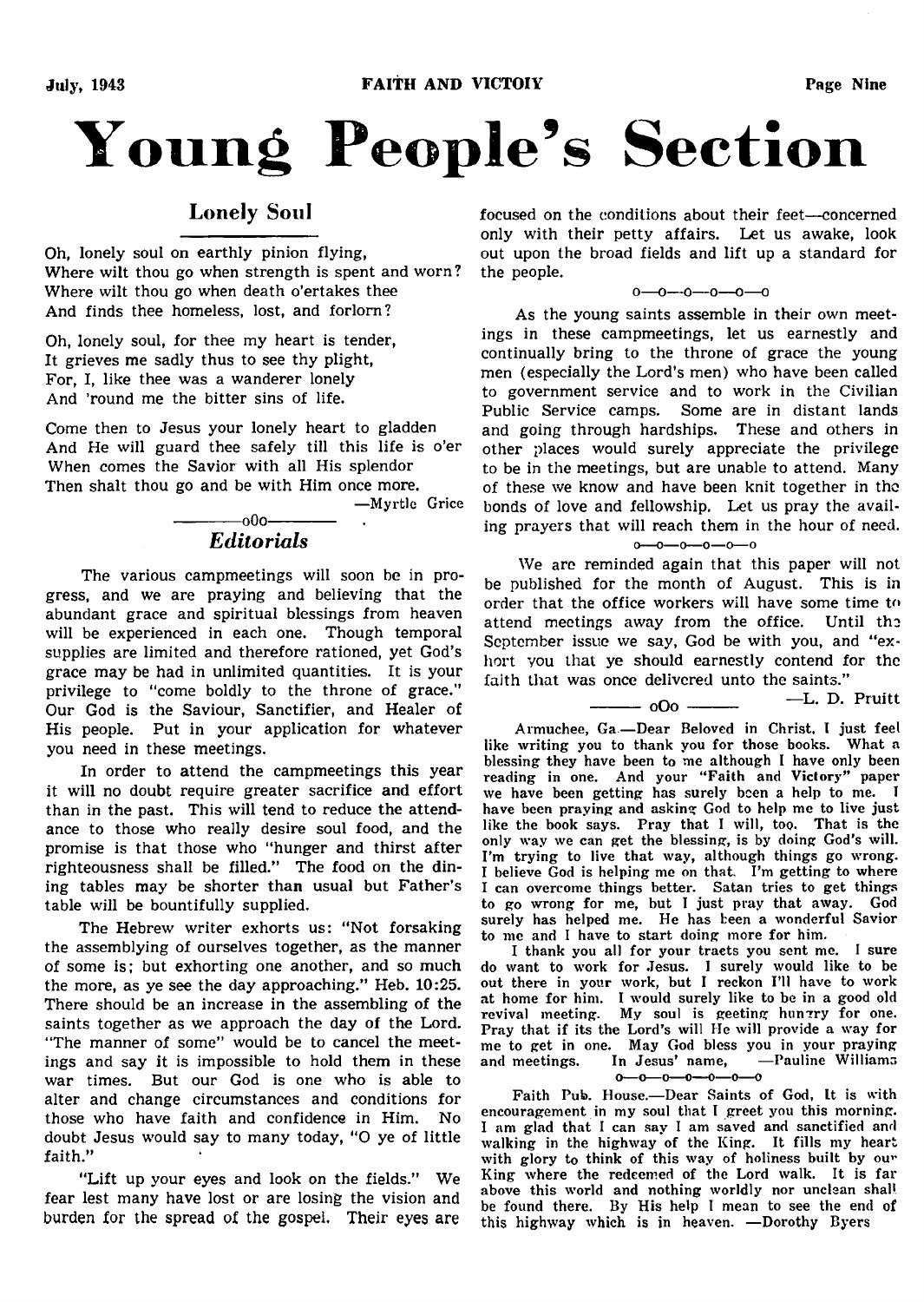# PRAYER

Prayer is not only the sincere desire of the heart, it is also and must be the unconditional surrender backed by a holy life. At this time when the whole world is bleeding, the cream of our young men scattered over the nations, it is well to have the assurance that all man-made killing devices can not reach our Protector, they can leave Him out of their plans, but He says "I will laugh at their calamity, I will mock when their fear cometh." Prov. 1:26. Gideon did not shed blood, God gave His people who were greatly in the minority the victory, their enemies were so confused they killed themselves.

The same God is on the throne. All idols must be destroyed, worldly churchanity, the desire to dress and please the world, relatives, friends, reputation; all your possessions must be turned into the will of God, then wait on Him for orders. When in doubt, wait until the Holy Spirit will make the way clear; He will direct thy path. Do not go to the radio for comfort, go into a secret place for prayer instead, and you will get something lasting and worth while. A parrot can be taught to swear or pray; they are amusing, but we want the Holy Spirit for our Comforter.

If God be for us who can be against us? Jesus' promise, "I will be with you, even unto the end of the world," is sufficient to keep us victorious.

Everything pertaining to the world will perish, the lovely flowers we now see will soon fade, everything—friends, loved ones, and all—may pass away over night. Yes, even heaven and earth shall pass away but God's word shall not pass away. Matt. 24:35.

Believe it, for surely the time will come when you will see the necessity of it.

— Haigler Mission Worker

# $-000$ Why So Few Believe the Gospel

Generally the most powerful preaching of the Gospel has been with little fruit. So that Isaiah had this complaint, "Who hath believed our report?" Our Lord Jesus Christ had it also (John 12:37). When it was so with sweet Isaiah in the Old Testament, and with our blessed Lord in the New, who spoke with such power and authority, you may see there is reason for us to inquire, Why it is that so few believe? i.e., believe to the salvation of the soul. It is with those causes only which are most common and operative that I would now deal frankly, "speaking the truth in love."

I. LACK OF APPRECIATION AND CONSIDER-ATION OF THE GOSPEL. 1 You do not think yourselves in danger. You confess that you are sinners, but in your hearts you do not think so. In your own condition, you are good friends with God already. You do not believe that you are the slaves

of Satan, and that you are on your way to hell. You are like the Scribes and Pharisees who were well satisfied with themselves, and thought they had no need of a physician, and therefore never sought Christ's help. His offer of help they angrily rejected (John 8:33) and you resent any plain speaking concerning your real state.

2. Hence, also, you neither appreciate nor consider the glad tidings that are brought to you. You are not awake to the fact that the Gospel is the very thing you need to hear. You do not hear or read it as a merchant on the verge of ruin reads a check which a wealthy friend has sent to save him from bankruptcy. Thinking of yourselves as you do, you give no heed to it. Your sad lack in this matter is shown in three ways. (1). By the way in which you come to hear the Gospel. How few hunger and thirst for it, and come desiring to learn from it how you are to prepare to meet with God! You come, not to profit by it, but for some defective and worthless reason. (John 6:26.) (2). By the way you behave when you are here. Many of you are inattentive; your thoughts are running after your trade, etc. and some of you even sleep! Were you in any other meeting about ordinary business, how different your outward and inward conduct would be! (3). By the way you behave after you have heard the Word. In what unedifying conversation you will be engaged as soon as you have reached the door! When you have heard what plainly meets the needs of your soul, do you meditate upon it, and go to your knees with it before God, desiring Him to breathe upon it, and to make it a blessing to you?— You know these things are true. Oh, "take heed how you hear!" As long as you take no heed how you hear, you cannot profit.

II. LACK OF REAL FAITH THAT THE GOS-PEL IS FROM GOD. You resent the charge that you are practically infidels, but your conduct shows that it is unbelief, and not faith, that has possession of your heart. At the most, yours is what is called "an historical faith." and that is worthless. Your conduct shows that you do not really believe what the Gospel teaches—that there is a holy, just, and powerful God, else you durst not live at enmity with Him; that your nature is corrupt, else you would seek regeneration and sanctification; that there will be a day of judgment, in which you must stand before God, else you would prepare for it; that the only way to have peace with God is through Jesus Christ, and that there is no way to heaven but the way of holiness, else your whole life would be different from what it is.

III. LOVE OF THE WORLD- of its wealth and its pleasures. This is given as a main cause (Matt. 13:22.) More perish in this pit of worldlymindedness than in the pit of vice. Many who are (Continued on Page 13.)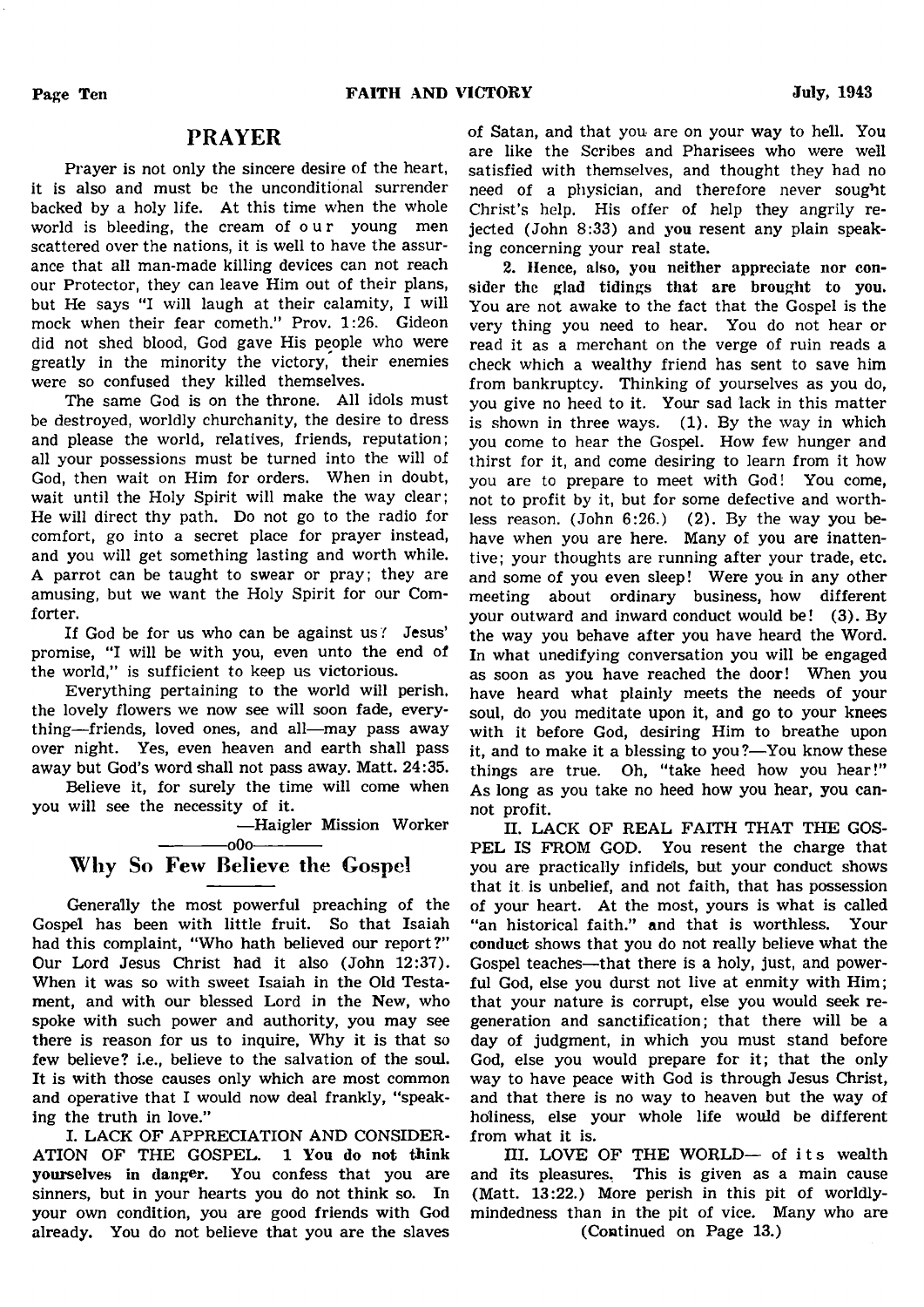# God Chooses The Weak

"God hath chosen the weak." 1 Cor. 1:27. Why is this?

Certainly there must be a reason for it. God is a God of great and infinite wisdom and righteousness. Everything He does is both right and wise.

"For there is no respect of persons with God." Rom. 2:11. "But in every nation he that feareth Him, and worketh righteousness, is accepted with Him." Acts 10:35. Yet, in some cases a weak person is more likely to desire God's strength. God does not like to force us to work with Him. He wants willing and glad cooperation. "We are laborers together with God." 1 Cor. 2:9.

"The meek will He guide in judgment: and the meek will He teach His way." Psalm 25:9. Those who quickly humble themselves under the mighty hand of God (1 Peter 5:6) will be quickly led of God.

#### Mary Magdalene

One of the most beautiful characters in the Bible is that of Mary Magdalene out of whom Jesus cast seven devils.

Why did Jesus choose this weak vessel?

I would not be surprised in the glory world to see Mary Magdalene shining with a transcendent splendor, excelling in some respects even that of the impetuous Peter or the Apostle John whom Jesus loved. Why?

Simply because she loved Jesus more than all twelve of the disciples apparently. "Now when Jesus was risen . . . He appeared FIRST to Mary Magdalene." Mark 16:9. Is there respect of persons with God? Of course not. God will honor you—He will honor me—if we give Him the opportunity.

See Mary standing by the Cross of her Lord (John 19:25). See her—of all others the most ardent, coming to the last place she had seen Jesus, unto the .sepulchre that place of agony, of sorrow, of gloom, •of suffering, "Early, WHEN IT WAS YET DARK." John 20:1. Forgetting all of her womanly timidity, unconcerned about what people might think or say, her intense love for the Master made her FIRST on the scene—not to receive a blessing, but to minister, as she thought, even to the dead body of her Lord and Saviour. Then, when she discovered that the body of Jesus was missing from the sepulchre, (Mary Magdalene was not selfish) she ran and told Peter and John.

When they heard this startling news, Peter and John came running to the sepulchre and found that it was indeed a true report, but notice this, "Then the disciples went away again unto their own home." John 20:10. What a time of discussion the eleven must have had!

#### "BUT MARY

stood without at the sepulchre weeping." John 20:11. Mary Magdalene loved the Son of God with a devotion seldom seen either in those days or now. That poor woman, that "weak vessel," unlike the other disciples possibly had no home to go to. Bless her heart—she loved JESUS so completely, that, instead of going and talking with the other disciples, and surmising about the strange happenings, she just waited at the sepulchre, the last place she knew Jesus had been.

She wept, she stooped down, she looked into the sepulchre. Then, glory to God, the heavenly world got into action! Hallelujah! Such love, such devotion could not go unnoticed before the throne of Almighty God. Instead of Mary having to DISCUSS with other disciples the possibilities and probabilities as to where Jesus was, lo and behold, heavenly messengers, two angels began to give her first hand information. Hallelujah!

Then she saw JESUS! What devotion! What love! And remember, "We love Him because He first loved us." 1 John 4:19. "Perfect love casteth out fear." 1 John 4:18. No wonder Mary forgot her feminine dread of the dark and of the tomb and stuck by the place of sorrow TILL Jesus came to answer her heart cry. "Faith . . . Worketh by love." Gal. 5:6. The reason some of us have so little faith is because our love has waxed cold, we have left our first love. Oh let us REPENT, dear friends.

## " Woman, Why Weepest Thou?"

# John 20:15

Oh thank God, these words were not spoken to that woman alone, but to weeping, heart-broken, sorrowing, distressed, womankind and mankind too, down through the ages!

Woman, man, "Why weepest THOU?"

Come to Jesus, the blessed Son of God. He will save you. He will deliver. He will comfort YOU!

#### If God Be For Us

"If God be for us, who can be against us?" Rom. 8:31.

Of course if we are to have confidence that God is with us, we ourselves must be 100 per cent with Him. They that seek Him EARLY shall find Him. We seek Him and find Him WHEN we shall search for Him with ALL our heart.

We must have LOVE in our hearts if God is to be with us.

God loves other people, with all their faults, as well as US—WITH ALL OUR FAULTS.

We cannot expect God's blessings unless we do have genuine, even FERVENT LOVE for the brethren. Jesus came to seek and to save THAT WHICH WAS LOST.

"BRETHREN", (this is to US,-CHRISTIANS) if a man be overtaken in a fault, YE which are spirit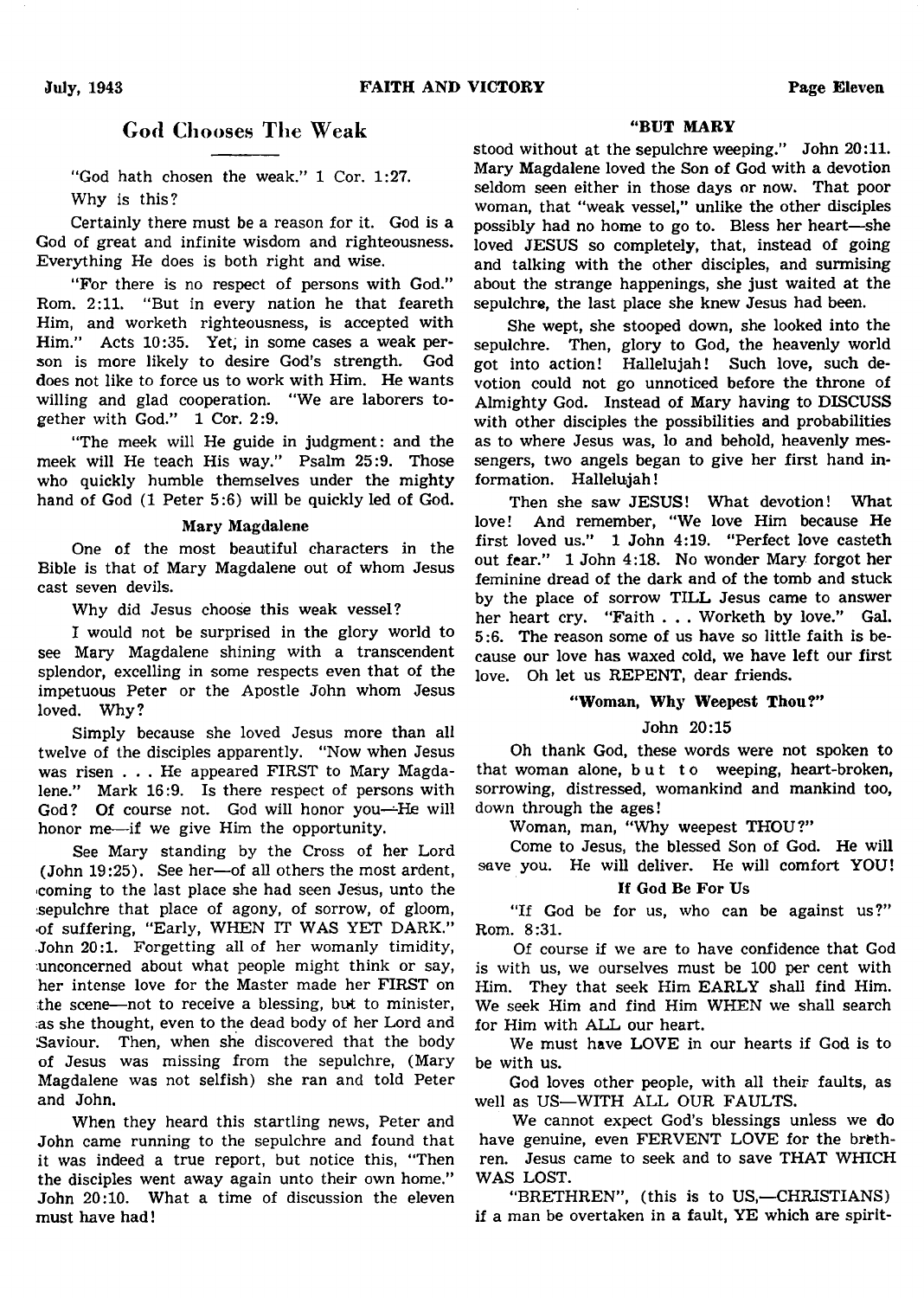ual, (YE,— several of you godly people, take time to properly look after that wandering sheep), RE-STORE (NOT—CAST OFF, NOT Despise, Not ridicule, Not ignore, not pick him to pieces, not criticize, not speak evil of him, not hold him in contempt, not condemn him, not judge him,— but RE-STORE)—such an one in the spirit of MEEKNESS, (Not in a holier-than-thou, self-righteous spirit of harshness, but God's Word says in a spirit of MEEK-NESS) ; considering thyself, (Go at the thing diligently, watchfully), lest thou also be tempted. (Gal. 6:1). Considering yourself— taking account of your own weaknesses lest, on the one hand, you are harsh and bitter—and so discourage the erring brother, or, on the other hand, lest you are too soft, too humanly sympathetic, too careless, negligent, unfaithful and so fail to bring God's TRUTH to bear on the situation IN LOVE.

There is great danger that those who deal with erring brethren fail in one of the two points mentioned. "Let not MERCY AND TRUTH forsake thee." Prov. 3:3. Both mercy and truth are essential. Better never present the TRUTH even as important as it is, as necessary as it is— unless and until you can actually present it in MERCY—with a heart-felt, whole-souled DESIRE to do GOOD to the erring brother— not with a motive to maintain YOUR righteousness, or YOUR respectability, or to merely do YOUR duty—but the Word says MERCY must go right along with even God's own TRUTH.

"Speaking the truth IN LOVE." Eph. 4:15. "Let ALL THINGS be done by you IN LOVE." 1 Cor. 16:14, margin. Paul says, "I ceased not to warn every one night and day WITH TEARS." Acts 20: 31. Unless we can do God's work IN LOVE—do not attempt to do it at all—but rather take ALARM at our own condition — REPENT, SEEK GOD with all our heart UNTIL again is restored to us a tender heart of compassion for the lost and erring. Neither eat, drink, nor sleep while your heart is callous— but desperately SEEK God for a reviving in your own heart so that you yourself may be READY (Matt. 24:44)-and that you may HELP (Not hinder) OTHERS!

When Joshua's army failed (Josh. 7)—he fell on his face and desperately sought the Lord UNTIL God Himself told him to get up. Joshua did not try to reason things out. He did not attempt to win a victory by attacking another city—but he went right to God—and never moved TILL God spoke to him! Oh that we, individually, and collectively, had as much sense today! Oh that WE may MEAN BUSINESS WITH GOD—and make our effective service for Him more important than eating, sleeping, social engagements, the opinion of people, more important than our own welfare, our own health, our own life even—so that we feel, like Finney, that

we simply cannot live without enjoying the presence of the Lord!

Jesus Himself—The Head of the Church, tells us plainly to Condemn not, to Judge Not— but to Love one another as HE loves us. He says if a man love Him he WILL keep His words.

It is a positive fact that it is the TRUTH that makes people FREE— Jno. 8:32. But the manner of presenting the TRUTH is paramountly important. Salt is good— but you could force salt into a person's mouth until you choked him to death. Water is good— but you can drown a person with a very little water— if you go about it in a certain way.

The fact is, that if we ourselves do not have that tender, weeping compassionate LOVE of the Son of God in our hearts—even for erring, wandering sheep why God will NOT work with us, so we simply make matters worse by attempting even to present the truth of God unless and until our own hearts are filled with God's LOVE. Remember that Jesus tells of the ninety and nine sheep left IN THE WILDER-NESS, while the ONE—not the one that was faithful—but the one that was LOST— is sought UNTIL found! HE is our Lord and Master. Oh let us FOL-LOW HIM!

As God looks upon us all, in the clear, shining, light of His own pure LOVE, He tells us through the lips of His Son, Jesus Christ, that, if and while we are not right with God our own selves—why then, if in that condition we attempt to straighten out another person, we are HYPOCRITES. "THOU HYPO-CRITE, FIRST cast out the beam out of thine own eye; and then shalt thou SEE CLEARLY to cast out the mote out of thy brother's eye." Matt. 7:5. And this Word from the Lord is in the chapter which starts out with the positive command, "JUDGE NOT."

So hateful in God's sight is self-righteousness, a holier-than-thou attitude, a vengeful, spiteful, bitter harsh, judging spirit, that the fault of the other person is a straw compared with the frightful saw-log of SIN in the heart of a criticizing, fault-finding, evil-speaking, so-called "righteous" person, who is trying to set everybody else right—but in the wrong spirit.

God is not excusing SIN in any one. His Word by no means says that the mote is not in the brother's eye. God wants that mote, (Greek, that "straw"), removed. But how utterly foolish, how insanely selfrighteous is a person who, with a beam, (Greek, "a stick of timber") in his own wicked and deceitful eye, will busy himself in "beholding" the straw in the other's eye, while stupidly failing to "consider" and even to "perceive" the stick of timber in his own eye! See Matt. 7:3-5; Luke 6:41-49.

Oh let us RESTORE—and Not DESTROY! Let us BUILD and not DEMOLISH! - W. C. Moore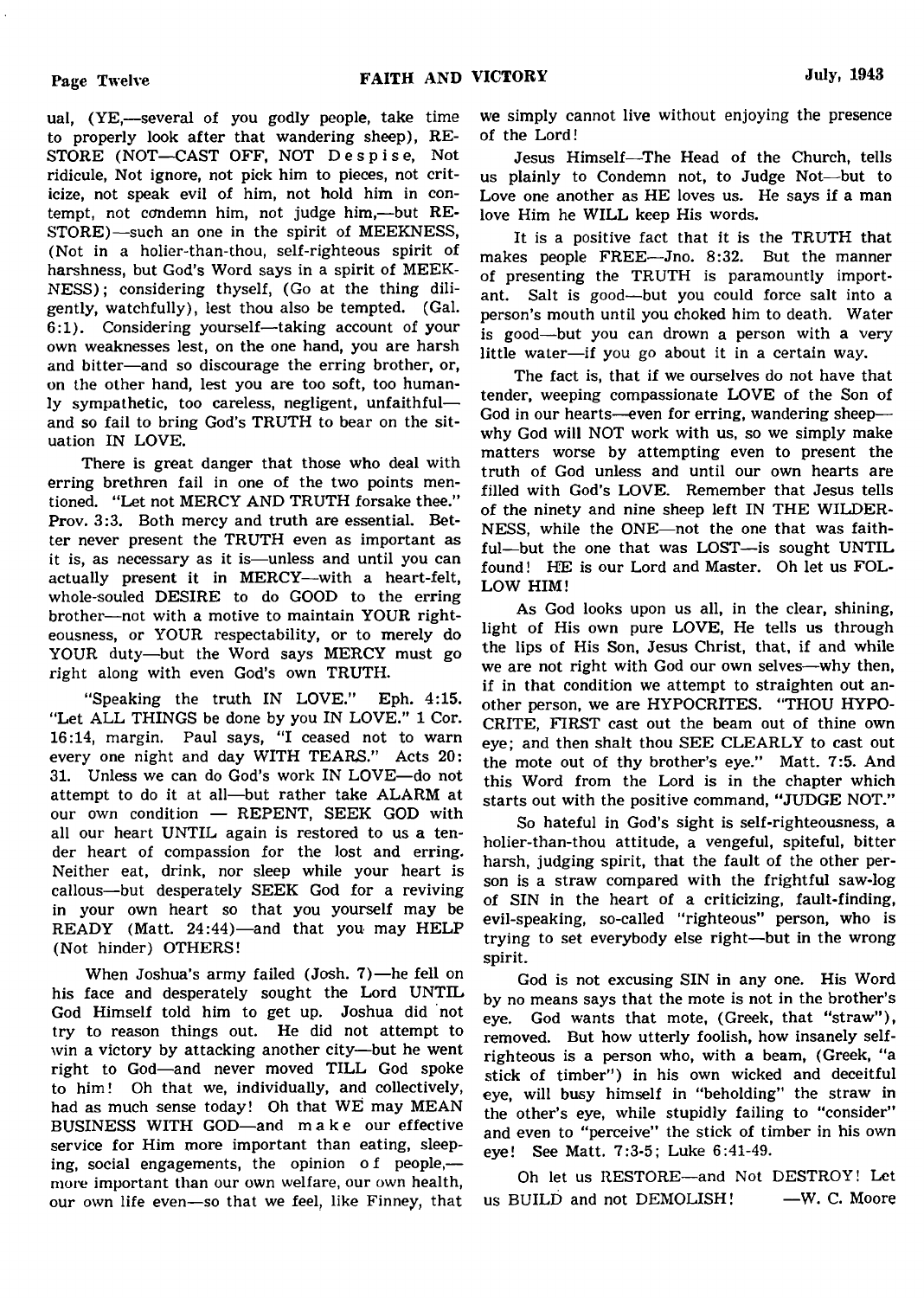# Why So Few Believe The Gospel (Continued from page 10.)

civil, and esteemed virtuous and frugal, perish here! IV. IGNORANCE AS TO THE NATURE OF

TRUE HAPPINESS. You do not look upon it as your happiness to have communion with God. Hence you are like those who were invited to the marriage of the king's son (Matt. 22:5). The offer of the Gospel has no weight with you. If a market of fine things at a cheap rate were proclaimed, ye would all run to it; but ye delight not in the Word of God, ye prize not the Gospel and the precious things it offers you. You deny this? Well, then, 1. How often have you thanked God for sending the Gospel to you? You say grace before meat; how often have you said grace for the Gospel? 2. How is it that you are so intermittent in your attendance at the preaching of it? Were a messenger sent to you from some great man how you would arrange all your affairs so as not to miss it! But to the sanctuary, where messages from God are delivered, you come rarely, or at the most only once on the Lord's day. 3. If you had reason to believe that you were heir to an earthly estate, how careful you would be to put yourself in possession of all the evidence of your right to it! But how much trouble have you taken to make sure that the "inheritance" of which the Gospel speaks to us shall ever be yours? Alas! it is too clear that you think happiness is to be found in earthly things, and not in the heavenly things the Gospel offers you.

V. STRUGGLING AGAINST CONSCIENCE. Some of you have been made sometimes to tremble as Felix did; but like him you have pushed off the appeal and put off your decision to another time, and gone away to some company or recreation, that so you might stifle the conviction, and drive it out of your thoughts. So you have struggled against conscience awakened and alarmed by sickness, bereavement, etc.

VI. SAYING "PEACE, PEACE," WHEN PEACE PEACE HAS NOT BEEN MADE. There are still in the world many Laodiceans (Rev. 3:17) 1. Some of you have attained to a sort of outside reformation, and you think on that account that you are well enough, and on good terms with God. But there must be more than reformation; there must be regeneration, a new heart! 2. Some of you pray, and you think something of that. But mere mechanical prayer is worthless (Matt. 6:7) 3. Some of you think you have faith enough, because you have "historical faith." Alas! many of you have as much believing as keeps you from faith in Christ! 4. Some of you are satisfied because at times your heart has been tender, and then you formed good resolutions. But this is one of the rottenest of the props on which you could rest. Such tenderness of heart is transcient

and mere resolutions, mere intentions, never profited any man.

VII. BEING SATISFIED WITH THE AP-PROVAL OF MEN. It is not the commendation of men, but the commendation of God that you should seek mainly after; and yet if you think that good men esteem you, you suppose you are good enough, like the foolish virgins who were so secure because the wise took them and retained them in their company. This is the ruin of many, especially when they look about them, and observe in others some sin from which they abstain (Luke 18:11.) Self-approval added to the approval of their fellow-men satisfies them, though they lack "the one thing needful."

VIII. RESTING IN THE MEANS OF GRACE. The things through which all men should be saved ruin many. Where the Gospel is in any measure powerfully preached, there are many more secure and fearless than if they had it not; having the Gospel, they feel as if they were in no danger, and could believe it when they pleased. Against this danger our Lord has expressly warned us (Luke 13:26.) If you do this, ere long against you the door will be shut. (Luke 13:25.) Thank God for the means of grace, but do not rest in them. — James Durham

#### **Question Answered**

**In answer to the following question being asked, " What can be done about a minister who has been renounced because of walking disorderly, etc. and yet he continues to take charge wherever he can get a few to stand with him, and insists on setting in and setting out members or officers?" we would say, according to the following scriptures, 2 Thes. 3:6 ; Rom. 16:17; 1 Tim. 6:5; and Matt. 18:17, that when a man or minister has been thus dealt with, he has no part nor lot with us until he repents of his wrong and is again restored back into fellowship with the church. And those who are endorsing him in his wrong actions should be warned that we, the church of God, can have no fellowship with those of like spirit as the renounced party has; that when a body of ministers that are in harmony with the church in general, renounces an offender for E'ible reasons the whole church stands behind them in the legal act.**

#### -000-BIBLE LESSONS

**Order Sunday School literature at least two weeks before beginning of new quarter from Dorothy Byers, 920 W . Mansur, Guthrie, Okla. Picture Rolls \$1.15 each, Lesson Cards 4 cents per set. Sets cannot be broken. One set per pupil is needed each quarter. Order in time!**

#### **A PEOPLE IN DISTRESS**

#### **Sunday, July 4, 1943**

#### **Daily Readings and Meditations**

#### **June 28 to July 3.**

- **M. An oppressed people Exod. 1:6-14.**
- **T. A cry of distress Psalm 102:1-15.**
- W. A prayer in affliction Psalm 142:1-7.
- **T. God hears a people's cry Exod. 2:23-25.**
- **F. The bondage of sin Rom. 6:15-23.**
- **S. Trust in the Lord Isa. 26:1-12.**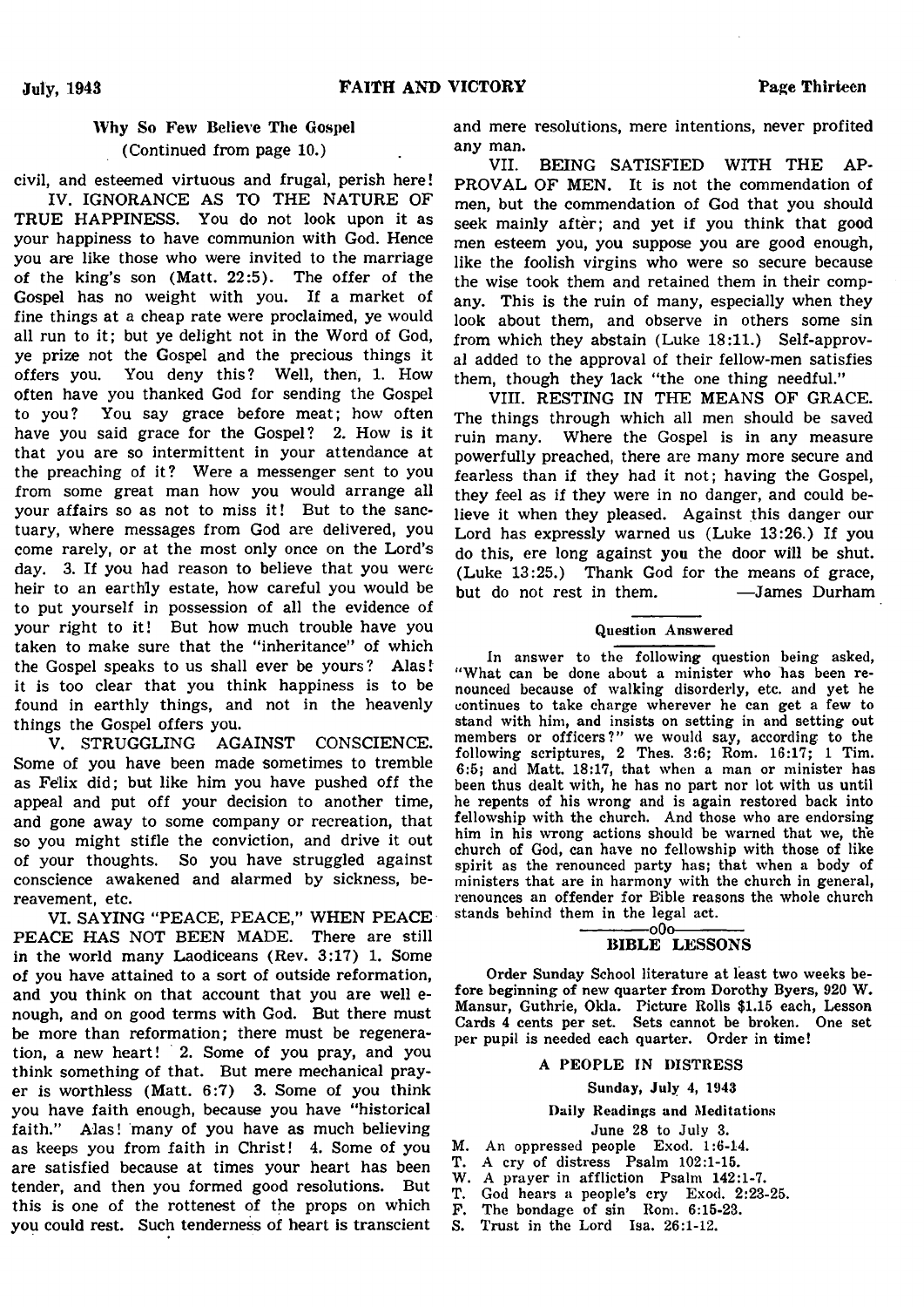**Printed Portion . Exodus 1:6-14; 2:23-25.**

**Ex. 1:6. And Joseph died, and all his brethren, and all that generation.**

**7. And the children of Israel were fruitful, and increased abundantly, and multiplied, and waxed exceeding mighty; and the land was filled with them.**

**8. Now there arose up a new king over Egypt, which knew not Joseph.**

**9. And he said unto his people, Behold, the people of the children of Israel are more and mightier than we;**

**10. Come on, let us deal wisely with them; lest they** multiply, and it come to pass, that, when there falleth **out any war, they join also unto our enemies, and fight against us, and so get them up out of the land.**

**11. Therefore they did set over them taskmasters to afflict them with their burdens. And they built for Pharaoh treasure cities, Pithom and Raamses.**

**12. But the more they afflicted them, the more they multiplied and grew. And they were grieved because of the children of Israel.**

**13. And the Egyptians made the children of Israel to serve with rigour;**

**14. And they made their lives bitter with hard bondage, in morter, and in brick, and in all manner of service in the field; all their service, wherein they made them serve, was with rigour.**

**Ex. 2:23. And it came to pass in the process of time, that the king of Egypt died: and the children of Israel sighed by reason of the bondage, and they cried, and their cry came up unto God by reason of the bondage.**

**24. And God heard their groaning, and God remembered his covenant with Abraham, with Isaac, and with Jacob.**

**25. And God looked upon the children of Israel, and God had respect unto them.**

Golden Text: "They cried, and their cry came up un**to God by reason of the bondage." Exodus 2:23.**

**'Practical Truth: God is not indifferent to the sufferings of men.**

#### **COMMENTS AND APPLICATION**

**The last lessons which we studied in the Old Testament were taken from the book of Genesis concerning the lives of the Patriarchs. The last one told us about Joseph being made a ruler in Egypt. He had the privilege of saving the lives of his father and brethren and their families and brought them to Egypt to live because of the famine.**

**When they came to Egypt, they were few in number but under the special blessing of God they had increased exceedingly; thus the promise God had made to Abraham was fulfilled literally then as it has been spiritually since then.**

**Joseph and all his brethren and the Egyptians who had been benefitted by Joseph died, and the important services rendered by Joseph were forgotten and the land of their shelter became a house of slavery. The new king knew not Joseph, and though the Israelites were a quiet, peaceable people, giving the king no grounds for such fears, he feared their number and strength. It is likely that the strongest feeling working in his heart was envy. The result was that he became a hard taskmaster and began to afflict God's people with burdens. The comforting part of our lesson is that when they cried to God about it, He heard, remembered, looked upon them, and had respect unto them.**

**Persecution does not stop the progress of God's church. It is said, " God can make a nursery for His church anywhere." When Satan and his hosts arrayed themselves against the early church to destroy it, it grew stronger, and each time one gave his life for the faith there were many others to take his place.**

**The king in this lesson who was such a hard taskmaster is a type of Satan, who causes people to be heavy laden with sin. He did not start his oppression by reducing them to bitter, hard bondage in one day, but gradually reduced them to that state. His first step was to make them his subjects. Satan is cunning and has many agencies, and slowly binds his victims until he finally imposes upon the sinner an intolerable servitude. He causes his slave to do that which he would not choose to do, making his life bitter with his lashes. He destroys friendly companionship, breaks up homes, and destroys nations, fills life with grief, and the only wages he offers to his subjects is " death."**

**But when a sinner cries to God to be delivered from the oppression, God will hear, he will remember His covenant of mercy, and His Son will set the captive free. Whomsoever the Son sets free is free indeed.**

 $-$  oOo  $-$ 

#### **GOD CALLS A LEADER**

#### **Sunday, July 11, 1943**

#### **Daily Readings and Meditations**

#### **July 5 to 12.**

**M. Moses' life spared Exod. 2:1-10.**

**T. God calls Moses Exod. 3:1-12.**

W. Moses heeds God's call Heb. 11:23-27.

**T. God calls Joshua Josh. 1:1-9.**

**F. God calls Gideon Judges 6:11-24.**

**S. God calls Paul Acts 9:10-20.**

**Printed Portion ....................................................... Exodus 3:1-12.**

**Ex. 3:1. Now Moses kept the flock of Jethro his father in law, the priest of Midian; and he led the flock to the backside of the desert, and came to the mountain of God, even to Horeb.**

**2. And the angel of the Lord appeared unto him in a flame of fire out of the midst of a bush: and he looked, and, behold, the bush burned with fire, and the bush was not consumed.**

**3. And Moses said, I w'ill now turn aside, and see this great sight, why the bush is not burnt.**

**4. And when the Lord saw that he turned aside to see, God called unto him out of the midst of the bush, and said, Moses, Moses. And he said, Here am I.**

**5. And he said, Draw' not nigh hither: put off thy** shoes from off thy feet, for the place whereon thou **standest is holy ground.**

**6. Moreover he said, I am the God of thy father, the God of Abraham, the God of Isaac, and the God of Jacob. And Moses hid his face; for he was afraid to look upon God.**

**7. And the Lord said, I have surely seen the affliction of my people which are in Egypt, and have heard their cry by reason of their taskmasters; for I know their sorrows;**

**8. And I am come dowm to deliver them out of the hand of the Egyptians, and to bring them up out of that land unto a good land and a large, unto a land flowing with milk and honey; unto the plaee of the Canaanites, and the Hittites, and the Amorites, and the Perizzites, and the Hivites, and the Jebusites.**

**9. Now' therefore, behold, the cry of the children of** Israel is come unto me: and I have also seen the op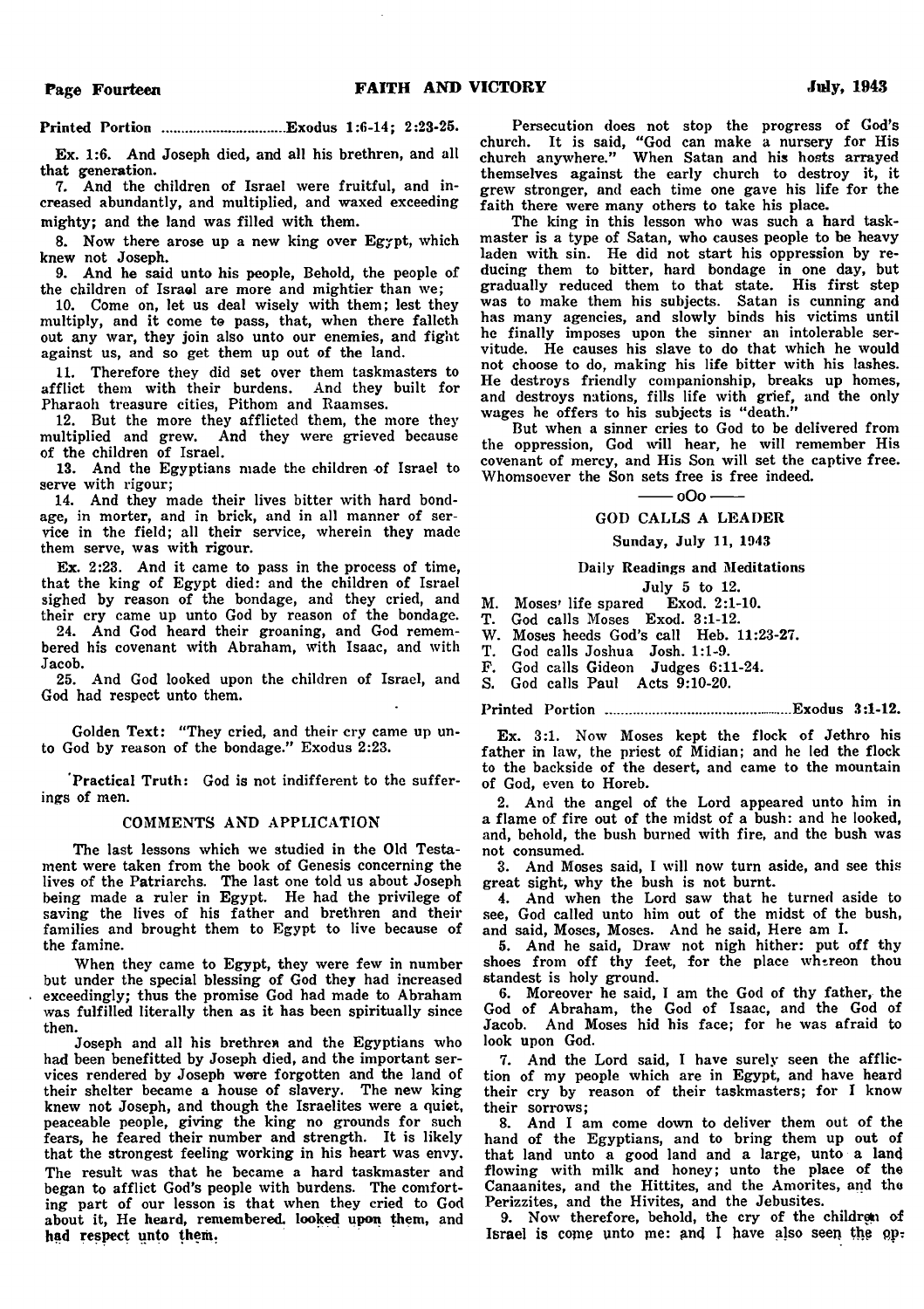**pression wherewith the Egyptians oppress them.**

**10. Come new therefore, and I will send thee unto Pharaoh, that thou mayest bring forth my people the children of Israel out of Egypt.**

**11. And Moses said unto God, Who am I, that I should go unto Pharaoh, and that I should bring forth the children of Israel out of Egypt?**

**12. And he said, Certainly I will be with thee; and this shall be a token unto thee, that I have sent thee: When thou hast brought forth the people out of Egypt, ye shall serve God upon this mountain.**

Golden Text: "Come now therefore, and I will send **thee unto Pharaoh, that thou mayest bring forth my people the children of Israel out of Egypt." Ex. 3:10.**

**Practical Truth: A call of God carries with it responsibility and opportunity.**

#### **COMMENTS AND APPLICATION**

**Briefly review tlfe incidents which took place between last Sunday's lesson and today's. Most Sunday School students have read and studied about the birth of Moses, and know how God protected him when a child, how he was reared as the son of Pharaoh's daughter, and taught by his own mother who instilled in his heart a love for his own people whom he could not bear to see brutally treated. He slew an Egyptian whom he saw beating one of the Israelites and had to flee from Egypt to escape Pharaoh's wrath. His life then on the desert was quite a contrast to his former life in Egypt, but God placed him there to attend His school, that He might prepare him further for the work He wanted him to do in the future.**

**God usually works through human instrumentality to accomplish His purposes and He usually qualifies those for whom He has some special mission by a special revelation or call. God had led Moses to this place which was most favorable to the heavenly vision.**

**The bush burned but was not consumed. The reason for this was that God was in the midst of it. This was a true emblem of God's people at that time and during periods of persecution since then. They go through fiery furnaces but are not consumed because God is in the midst of them.**

Notice Moses' words, "I will now turn aside and **see this great sight." He could leave his earthly pursuits to turn aside to investigate the workings of God. It was when He did this that God spoke to him. God's workings attract the attention of many who feel that they are too busy to look into the matter, and thus they fail to hear the voice of God speak to their souls, calling them by name.**

**Many years the Israelites had suffered under the oppression of Egypt, but at last the time had come for their deliverance. This is true to God's workings'. His help is sure to those who call upon Him though it may seem to the oppressed that He works slowly, yet He is never behind time and never comes too late. He had been working unknown to them for eighty years on this one thing, for Moses was now eighty years old.**

**Compare this to the way God worked to deliver people from the tyrant, sin. Just after the fall of Adam and Eve which brought all mankind under the bondage of sin, God promised a Saviour who would deliver them, but He worked many years before the people saw. the fulfillment of that promise in the birth of the Christ** child. Moses told the children of Israel that God would **raise up a prophet like unto him— meaning Jesus. As Moses delivered God's people from the bondage of Egypt even so Christ delivers them from the bondage of sin.**

#### **GOD ENCOURAGES MOSES**

**Sunday, July 18, 1943**

**Daily Readings and Meditations**

**July 12 to 17**

**M. Called to a great task Exod. 3:13-17.**

**T. God encourages Moses Exod. 4:1-9.**

W. God promises help Exod. 4:10-17.<br>T. God encourages Paul Acts 18:5-1

**T. God encourages Paul Acts 18:5-11.**

**F. The promise of Victory John 16:25-33.**

**S. A Psalm of Trust Psa. 27:1-14.**

**Printed Portion .....................................Exodus 3:13-16; 4:10-17.**

**Ex. 3:13. And Moses said unto God, Behold, when I come unto the children of Israel, and shall say unto them, The God of your fathers hath sent me unto you; and they shall say to me, What is his name? what shall I say unto them ?**

14. And God said unto Moses, I AM THAT I AM: and **he said, Thus shalt thou say unto the children of Israel, I AM hath sent me unto you.**

15. And God said moreover unto Moses, Thus shalt **thou say unto the children of Israel, The Lord God of your fathers, the God of Abraham, the God of Isaac, arid the God of Jacob, hath sent me unto you: this is my name** forever, and this is my memorial unto all generations.

**16. Go, and gather the elders of Israel together, and say unto them, The Lord God of your fathers, the God of Abraham, of Isaac, and of Jacob, appeaved unto me, saying, I have surely visited you, and seen that which is done to you in Egypt:**

**Ex. 4:10. And Moses said unto the Lord, O my Lord. I am not eloquent, neither heretofore, nor since thou hast spoken unto thy servant: but I am slow of speech, and of a slow tongue.**

**11. And the Lord said unto him, Who hath made man's mouth ? or who maketh the dumb, or deaf, or the seeing, or the blind? have not I the Lord?**

**12. Now therefore go, and I will be with thy mouth, and teach thee what thou shalt say.**

**13. And he said, O my Lord, send, I pray thee, by the hand of him whom thou wilt send.**

**14. And the anger of the Lord was kindled against Moses, and he said, Is not Aaron the Levite thy brother? I know that he can speak well. And also, behold, he cometh forth to meet thee: and when he seeth thee, he will be glad in his heart.**

**15. And thou shalt speak unto him, and put words in his mouth, and I will be with thy mouth, and with his mouth and will teach you what ye shall do.**

**16. And he shall be thy spokesman unto the people: and he shall he, even he shall be to thee instead of a mouth, and thou shalt be to him instead of God.**

**17. And thou shalt take this rod in thine hand, wherewith thou shalt do sights.**

**Golden Text: " Certainly I will be with thee." Ex. 3:12.**

**Practical Truth: Our chief source of encouragement is the presence and help of God.**

#### **COMMENTS AND APPLICATION**

**Today's lesson records more of the conversation between God and Moses at the burning bush. God had told Moses why He had appeared to him and what mission He had for him. In view of this enormous task, questions began to form in Moses' mind.**